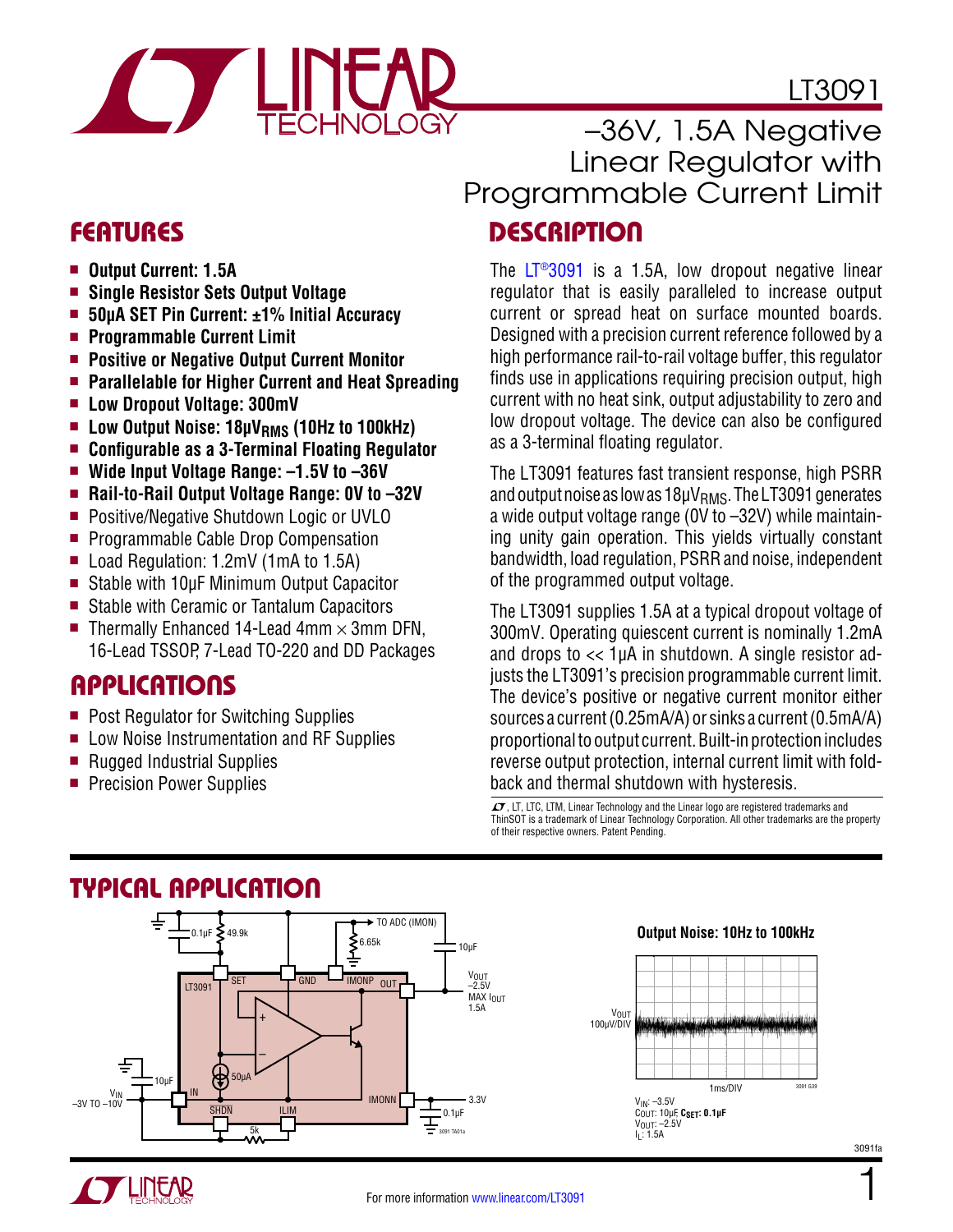# Absolute Maximum Ratings **(Note 1)**

| IN Pin Voltage (Note 3)                     |  |
|---------------------------------------------|--|
|                                             |  |
| <b>ILIM Pin Voltage</b>                     |  |
| with Respect to IN Pin (Note 3) -0.3V, 0.7V |  |
| <b>IMONP</b> Pin Voltage                    |  |
| with Respect to IN Pin (Note 3) -0.3V, 40V  |  |
|                                             |  |
|                                             |  |
| <b>IMONN Pin Voltage</b>                    |  |
| with Respect to IN Pin (Note 3) -0.3V, 40V  |  |
|                                             |  |
| <b>SHDN Pin Voltage</b>                     |  |
| with Respect to IN Pin (Note 3) -0.3V, 55V  |  |
|                                             |  |
|                                             |  |

| <b>SET Pin Voltage</b>                        |  |
|-----------------------------------------------|--|
| with Respect to IN Pin (Note 3) -0.3V, 36V    |  |
|                                               |  |
|                                               |  |
| <b>OUT Pin Voltage</b>                        |  |
| with Respect to IN Pin (Note 3) -0.3V, 36V    |  |
|                                               |  |
| Output Short-Circuit Duration Indefinite      |  |
| Operating Junction Temperature Range (Note 2) |  |
|                                               |  |
|                                               |  |
|                                               |  |
|                                               |  |
| Lead Temperature (Soldering, 10 Sec)          |  |
|                                               |  |

# Pin Configuration



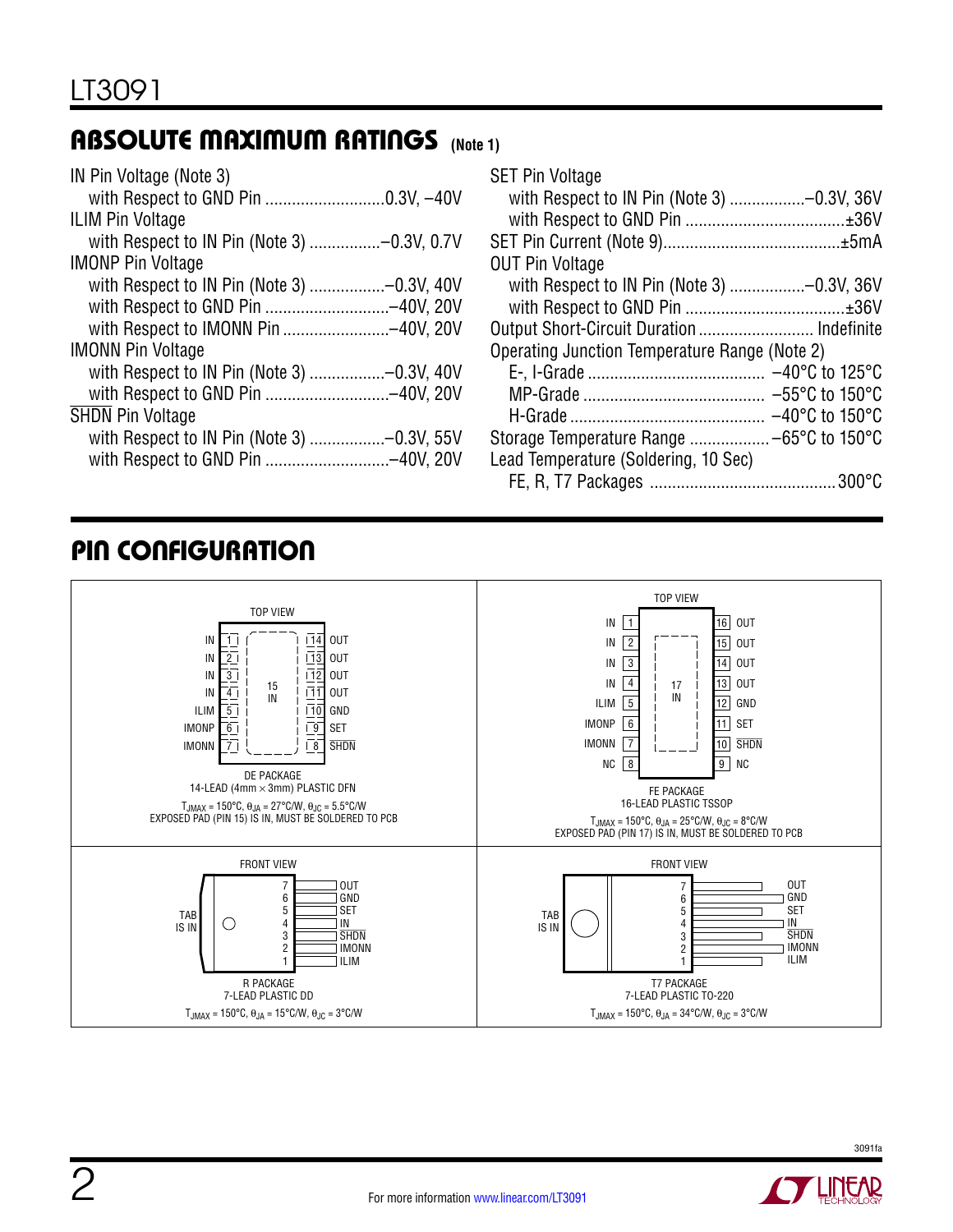# ORDER INFORMATION

#### **[\(http://www.linear.com/product/LT3091#orderinfo\)](http://www.linear.com/product/LT3091#orderinfo)**

| LEAD FREE FINISH | <b>TAPE AND REEL</b> | <b>PART MARKING*</b> | PACKAGE DESCRIPTION                    | <b>TEMPERATURE RANGE</b>            |
|------------------|----------------------|----------------------|----------------------------------------|-------------------------------------|
| LT3091EDE#PBF    | LT3091EDE#TRPBF      | 3091                 | 14-Lead (4mm $\times$ 3mm) Plastic DFN | $-40^{\circ}$ C to 125 $^{\circ}$ C |
| LT3091IDE#PBF    | LT3091IDE#TRPBF      | 3091                 | 14-Lead (4mm $\times$ 3mm) Plastic DFN | $-40^{\circ}$ C to 125 $^{\circ}$ C |
| LT3091HDE#PBF    | LT3091HDE#TRPBF      | 3091                 | 14-Lead (4mm $\times$ 3mm) Plastic DFN | $-40^{\circ}$ C to 150 $^{\circ}$ C |
| LT3091MPDE#PBF   | LT3091MPDE#TRPBF     | 3091                 | 14-Lead (4mm $\times$ 3mm) Plastic DFN | $-55^{\circ}$ C to 150 $^{\circ}$ C |
| LT3091EFE#PBF    | LT3091EFE#TRPBF      | 3091FE               | 16-Lead Plastic TSSOP                  | $-40^{\circ}$ C to 125 $^{\circ}$ C |
| LT3091IFE#PBF    | LT3091IFE#TRPBF      | 3091FE               | 16-Lead Plastic TSSOP                  | $-40^{\circ}$ C to 125 $^{\circ}$ C |
| LT3091HFE#PBF    | LT3091HFE#TRPBF      | 3091FE               | 16-Lead Plastic TSSOP                  | $-40^{\circ}$ C to 150 $^{\circ}$ C |
| LT3091MPFE#PBF   | LT3091MPFE#TRPBF     | 3091FE               | 16-Lead Plastic TSSOP                  | $-55^{\circ}$ C to 150 $^{\circ}$ C |
| LT3091ER#PBF     | LT3091ER#TRPBF       | LT3091R              | 7-Lead Plastic DD-Pak                  | $-40^{\circ}$ C to 125 $^{\circ}$ C |
| LT3091IR#PBF     | LT3091IR#TRPBF       | LT3091R              | 7-Lead Plastic DD-Pak                  | $-40^{\circ}$ C to 125 $^{\circ}$ C |
| LT3091HR#PBF     | LT3091HR#TRPBF       | LT3091R              | 7-Lead Plastic DD-Pak                  | –40°C to 150°C                      |
| LT3091MPR#PBF    | LT3091MPR#TRPBF      | LT3091R              | 7-Lead Plastic DD-Pak                  | $-55^{\circ}$ C to 150 $^{\circ}$ C |
| LT3091ET7#PBF    | N/A                  | LT3091T7             | 7-Lead Plastic TO-220                  | $-40^{\circ}$ C to 125 $^{\circ}$ C |
| LT3091IT7#PBF    | N/A                  | LT3091T7             | 7-Lead Plastic TO-220                  | $-40^{\circ}$ C to 125 $^{\circ}$ C |
| LT3091HT7#PBF    | N/A                  | LT3091T7             | 7-Lead Plastic TO-220                  | $-40^{\circ}$ C to 150 $^{\circ}$ C |
| LT3091MPT7#PBF   | N/A                  | LT3091T7             | 7-Lead Plastic TO-220                  | $-55^{\circ}$ C to 150 $^{\circ}$ C |

Consult LTC Marketing for parts specified with wider operating temperature ranges. \*The temperature grade is identified by a label on the shipping container. For more information on lead free part marking, go to:<http://www.linear.com/leadfree/>

For more information on tape and reel specifications, go to: <http://www.linear.com/tapeandreel/>. Some packages are available in 500 unit reels through designated sales channels with #TRMPBF suffix.

#### **ELECTRICAL CHARACTERISTICS** The  $\bullet$  denotes the specifications which apply over the full operating **temperature range, otherwise specifications are at TA = 25°C.**

| <b>PARAMETER</b>                                                                                                                           | CONDITIONS                                                                                                                                                                                                                | MIN                      | TYP              | <b>MAX</b>      | <b>UNITS</b>   |
|--------------------------------------------------------------------------------------------------------------------------------------------|---------------------------------------------------------------------------------------------------------------------------------------------------------------------------------------------------------------------------|--------------------------|------------------|-----------------|----------------|
| Minimum IN Voltage<br>(Note 11)                                                                                                            | $I_{\text{LOAD}} = 500 \text{mA}$<br>$I_{\text{LOAD}} = 1.5A$                                                                                                                                                             | $-1.9$                   | $-1.5$<br>$-1.5$ |                 | V<br>V         |
| SET Pin Current (ISET)                                                                                                                     | $V_{IN} = -1.9V$ , $I_{LOAD} = 1mA$<br>$-36V < V_{IN} < -1.9V$ , 1mA < $I_{LOAD} < 1.5A$ (Note 5)                                                                                                                         | 49.5<br>49               | 50<br>50         | 50.5<br>51      | μA<br>μA       |
| Output Offset Voltage, V <sub>OS</sub><br>$(V_{\text{OUT}} - V_{\text{SET}})$                                                              | $V_{IN} = -1.9V$ , $I_{I, OAD} = 1mA$<br>$-36V < V_{1N} < -1.9V$ , 1mA < $I_{1.0AD} < 1.5A$ (Note 5) (DFN, TSSOP)<br>$-36V < V_{IN} < -1.9V$ , 1mA < $I_{LOAD} < 1.5A$ (Note 5) (DD-PAK, TO-220)                          | $-1.2$<br>$-2$<br>$-3.5$ |                  | 1.2<br>2<br>3.5 | mV<br>mV<br>mV |
|                                                                                                                                            | Line Regulation: $\Delta I_{\text{SET}}/\Delta V_{\text{IN}}$   V <sub>IN</sub> = -1.9V to -36V, I <sub>LOAD</sub> = 1mA<br>Line Regulation: $\Delta V_{OS}/\Delta V_{IN}$   $V_{IN}$ = -1.9V to -36V, $I_{I, OAD}$ = 1mA |                          | 1.5<br>2.5       |                 | nAVV<br>µV/V   |
| Load Regulation: $\Delta l_{\text{SFT}}$<br>Load Regulation: $\Delta V_{OS}$                                                               | $I_{\text{LOAD}}$ = 1 mA to 1.5A<br>$I_{\text{LOAD}}$ = 1 mA to 1.5A, $V_{\text{IN}}$ = -1.9V (Note 6)                                                                                                                    |                          | 2.0<br>1.2       | 5.0             | nA<br>mV       |
| Output Regulation with SET<br>Pin Voltage Change:<br>$\Delta$ <sub>SET</sub> / $\Delta$ V <sub>SET</sub><br>$\Delta V_{OS}/\Delta V_{SET}$ | $V_{\text{SFT}}$ = 0V to -32V, $V_{\text{IN}}$ = -36V, $I_{\text{I OAD}}$ = 1mA<br>$V_{\text{SFT}}$ = 0V to -32V, $V_{\text{IN}}$ = -36V, $I_{\text{I OAD}}$ = 1mA                                                        |                          | 0.2<br>2.5       | 2<br>40         | nA/V<br>µV/V   |



3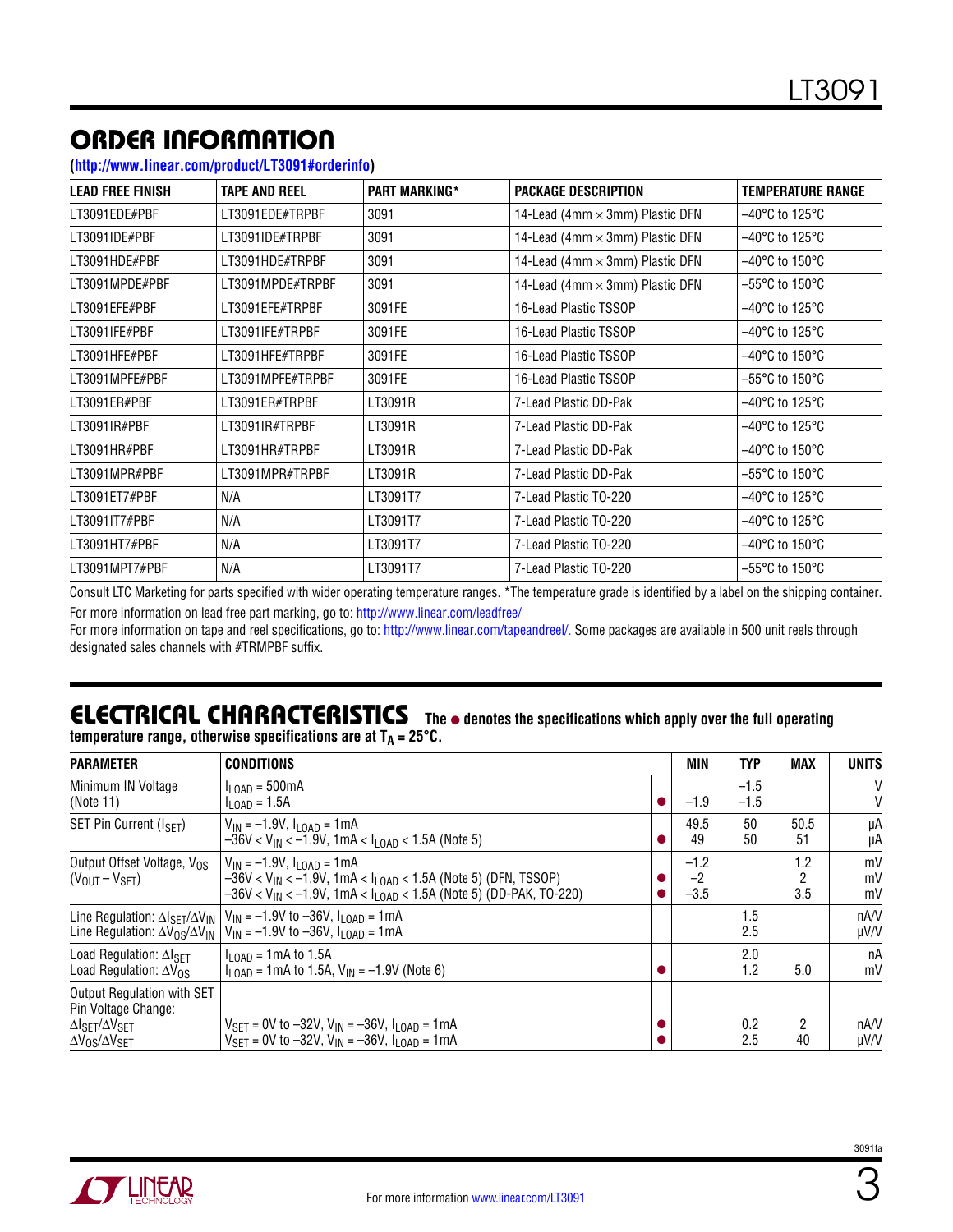### **ELECTRICAL CHARACTERISTICS** The  $\bullet$  denotes the specifications which apply over the full operating

temperature range, otherwise specifications are at T<sub>A</sub> = 25°C.

| <b>PARAMETER</b>                                                  | <b>CONDITIONS</b>                                                                                                                                                                                                                                                                                                                                                                                                        |                        | <b>MIN</b>         | <b>TYP</b>                     | MAX                           | <b>UNITS</b>                 |
|-------------------------------------------------------------------|--------------------------------------------------------------------------------------------------------------------------------------------------------------------------------------------------------------------------------------------------------------------------------------------------------------------------------------------------------------------------------------------------------------------------|------------------------|--------------------|--------------------------------|-------------------------------|------------------------------|
| <b>Dropout Voltage</b><br>$V_{IN} = V_{OUT(NOMINAL)}$             | $I_{LOAD} = 1mA$<br>$I_{LOAD} = 1mA$                                                                                                                                                                                                                                                                                                                                                                                     | $\bullet$              |                    | 173                            | 225<br>270                    | mV<br>mV                     |
| (Note 7)                                                          | $I_{LOAD} = 100mA$<br>$I_{LOAD} = 100mA$<br>$I_{LOAD} = 500mA$<br>$I_{LOAD} = 500mA$                                                                                                                                                                                                                                                                                                                                     |                        |                    | 176<br>185                     | 225<br>280<br>230<br>320      | mV<br>mV<br>mV<br>mV         |
| DFN and TSSOP                                                     | $I_{LOAD} = 1.5A$<br>$I_{\text{LOAD}} = 1.5A$                                                                                                                                                                                                                                                                                                                                                                            | O                      |                    | 300                            | 360<br>450                    | mV<br>mV                     |
| TO-220 and DD-Pak                                                 | $I_{LOAD} = 1.5A$<br>$I_{LOAD} = 1.5A$                                                                                                                                                                                                                                                                                                                                                                                   |                        |                    | 360                            | 420<br>525                    | mV<br>mV                     |
| <b>GND Pin Current</b><br>$V_{IN} = V_{OUT(NOMINAL)}$<br>(Note 8) | $I_{LOAD} = 20 \mu A$<br>I <sub>LOAD</sub> = 1mA<br>$I_{LOAD} = 100mA$<br>$I_{\text{LOAD}} = 500 \text{mA}$<br>$I_{LOAD} = 1.5A$                                                                                                                                                                                                                                                                                         | 0                      |                    | 1.2<br>1.2<br>2.6<br>9.3<br>40 | 2.0<br>2.0<br>5.5<br>20<br>80 | mA<br>mA<br>mA<br>mA<br>mA   |
| Error Amplifier RMS Output<br>Noise (Note 12)                     | $I_{\text{LOAD}}$ = 1.5A, BW = 10Hz to 100kHz, $C_{\text{OUT}}$ = 10µF,<br>$C_{\text{SET}} = 0.1 \mu F$                                                                                                                                                                                                                                                                                                                  |                        |                    | 18                             |                               | <b>µVRMS</b>                 |
| Reference Current RMS<br>Output Noise (Note 12)                   | $BW = 10Hz$ to 100kHz                                                                                                                                                                                                                                                                                                                                                                                                    |                        |                    | 10                             |                               | nA <sub>RMS</sub>            |
| <b>Ripple Rejection</b><br>$V_{IN} - V_{OUT} = -1.5V$ (Avg)       | $V_{RIPPLE}$ = 500mVp.p, $f_{RIPPLE}$ = 120Hz, $I_{LOAD}$ = 100mA, $C_{OUT}$ = 10µF, $C_{SET}$ = 0.47µF<br>$V_{\text{RIPPLE}} = 50 \text{mV}_{\text{P-P}}$ , f <sub>RIPPLE</sub> = 10kHz, I <sub>LOAD</sub> = 1.5A, C <sub>OUT</sub> = 10µF, C <sub>SET</sub> = 0.47µF<br>$V_{RIPPLE} = 50$ mV <sub>P-P</sub> , f <sub>RIPPLE</sub> = 1MHz, I <sub>LOAD</sub> = 1.5A, C <sub>OUT</sub> = 10µF, C <sub>SET</sub> = 0.47µF |                        | 70                 | 85<br>45<br>20                 |                               | dB<br>dB<br>dB               |
| SHDN Pin Turn-ON<br>Threshold                                     | Positive SHDN Rising<br>Negative SHDN Rising (in Magnitude)                                                                                                                                                                                                                                                                                                                                                              | $\bullet$<br>$\bullet$ | 1.14<br>$-1.36$    | 1.23<br>$-1.27$                | 1.32<br>$-1.18$               | $\mathsf{V}$<br>V            |
| <b>SHDN</b> Pin Hysteresis                                        | Positive SHDN Hysteresis<br><b>Negative SHDN Hysteresis</b>                                                                                                                                                                                                                                                                                                                                                              |                        |                    | 180<br>190                     |                               | mV<br>mV                     |
| <b>SHDN</b> Pin Current<br>(Note 10)                              | $V_{\overline{\text{SHDN}}} = 0V$<br>$V_{\overline{\text{SHDN}}} = 15V$<br>$V_{\overline{\text{SHDN}}}$ = $-15V$                                                                                                                                                                                                                                                                                                         |                        | $-7$               | 21<br>$-4.5$                   | ±1<br>30                      | μA<br>μA<br>μA               |
| Quiescent Current in<br>Shutdown                                  | $V_{IN} = -6V$ , $V_{\overline{SHDN}} = 0V$<br>$V_{IN} = -6V$ , $V_{\overline{SHDN}} = 0V$                                                                                                                                                                                                                                                                                                                               |                        |                    | 0.1                            | $\mathbf{1}$<br>20            | μA<br>μA                     |
| <b>Internal Current Limit</b><br>(Note 13)                        | $V_{IN} = -1.9V$ , $V_{OUT} = 0V$<br>$V_{IN} = -13V$ , $V_{OUT} = 0V$<br>$V_{IN} = -36V$ , $V_{OUT} = 0V$<br>$V_{IN} = -1.9V$ , $\Delta V_{OUT} < 10$ mV                                                                                                                                                                                                                                                                 | 0<br>●<br>O            | 1600<br>20<br>1550 | 1900<br>840<br>65<br>1850      | 2200<br>120<br>2150           | mA<br>mA<br>mA<br>mA         |
| Programmable Current<br>Limit                                     | Programmable Scale Factor: -36V < V <sub>IN</sub> < -1.9V,<br>$I_{\text{OUT}}$ > 100mA (Note 14)<br>Max $I_{OUT}$ : $V_{IN} = -1.9V$ , $R_{ILIM} = 13.3k$<br>Max $I_{OUT}$ : $V_{IN} = -1.9V$ , $R_{ILIM} = 40k$                                                                                                                                                                                                         |                        | 1.35<br>450        | 20<br>1.5<br>500               | 1.65<br>550                   | $A \cdot k\Omega$<br>A<br>mA |
| <b>Positive Current Monitor</b><br>(Note 15)                      | Positive Current Monitoring (IMONP) Scale Factor<br>$I_{\text{OUT}} = 500 \text{mA}, V_{\text{IN}} = -2.5V, V_{\text{IMONN}} = 2V, V_{\text{IMONP}} = 0V$<br>$I_{OUT} = 1.5A$ , $V_{IN} = -2.5V$ , $V_{IMONN} = 2V$ , $V_{IMONP} = 0V$                                                                                                                                                                                   | 0<br>$\bullet$         | 113<br>338         | 0.25<br>125<br>375             | 137<br>412                    | mA/A<br>μA<br>μA             |
| <b>Negative Current Monitor</b>                                   | Negative Current Monitoring (IMONN) Scale Factor<br>$I_{\text{OUT}}$ = 500mA, $V_{\text{IN}}$ = -2.5V, $V_{\text{IMONN}}$ = 0V, $V_{\text{IMONP}}$ = -2.5V<br>I <sub>OUT</sub> = 1.5A, V <sub>IN</sub> = -2.5V, V <sub>IMONN</sub> = 0V, V <sub>IMONP</sub> = -2.5V                                                                                                                                                      | ●<br>0                 | 225<br>675         | 0.5<br>250<br>750              | 275<br>825                    | mA/A<br>μA<br>μA             |
| Minimum Required Load<br>Current (Note 4)                         | $-36V < V_{IN} < -1.9V$                                                                                                                                                                                                                                                                                                                                                                                                  | $\bullet$              | 20                 |                                |                               | μA                           |
| <b>Thermal Regulation ISET</b>                                    | 10ms Pulse                                                                                                                                                                                                                                                                                                                                                                                                               |                        |                    | 0.04                           |                               | $\%$ /W                      |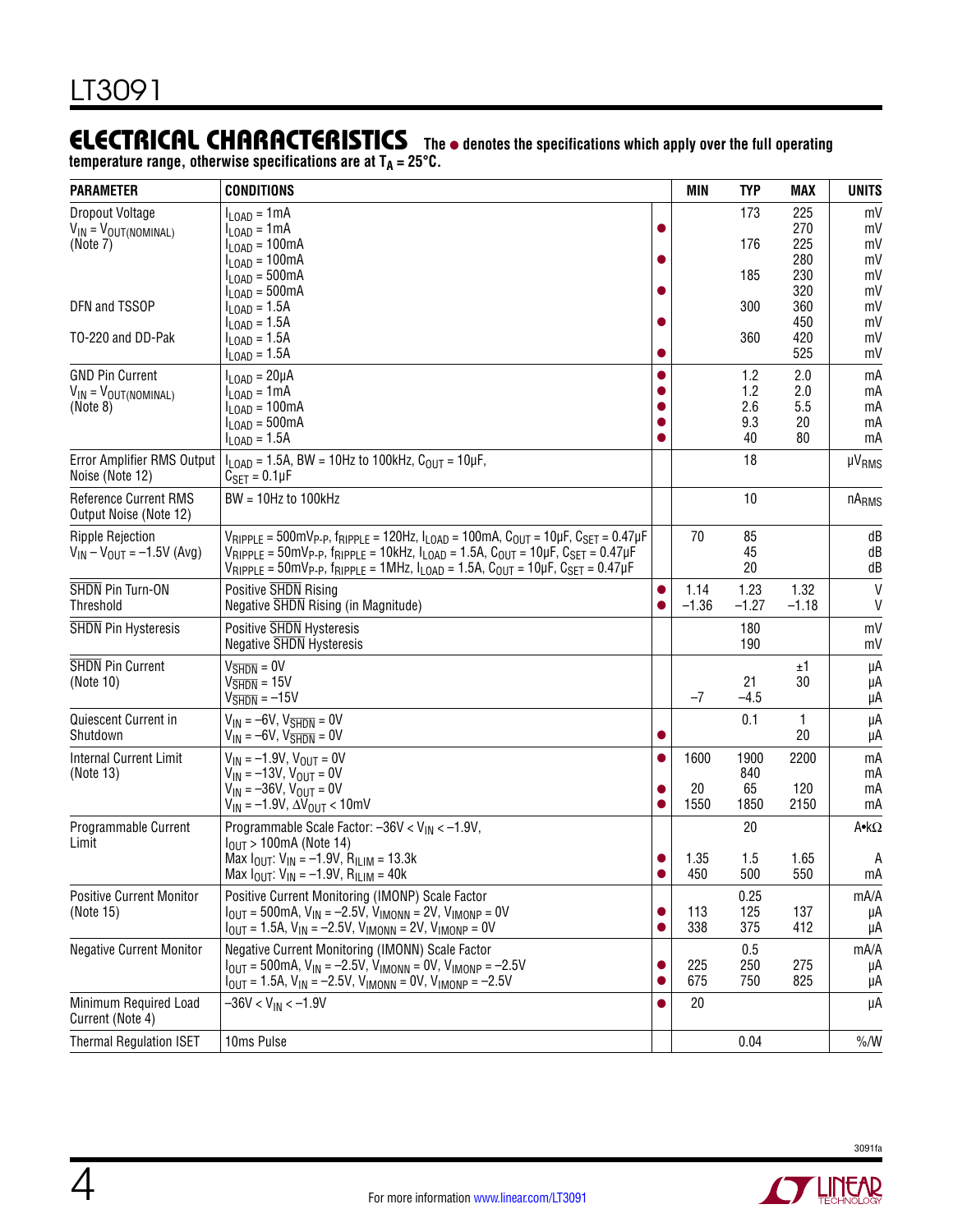# Electrical Characteristics

**Note 1.** Stresses beyond those listed under Absolute Maximum Ratings may cause permanent damage to the device. Exposure to any Absolute Maximum Rating condition for extended periods may affect device reliability and lifetime.

**Note 2.** The LT3091 is tested and specified under pulsed load conditions such that  $T_J \approx T_A$ . The LT3091E is guaranteed to meet performance specifications from 0°C to 125°C junction temperature. Specifications over the –40°C to 125°C operating temperature range are assured by design, characterization, and correlation with statistical process controls. The LT3091I is guaranteed over the full -40°C to 125°C operating junction temperature range. The LT3091MP is 100% tested and guaranteed over the full –55°C to 150°C operating junction temperature range. The LT3091H is 100% tested at the 150°C operating junction temperature. High junction temperatures degrade operating lifetimes. Operating lifetime is derated at junction temperatures greater than 125°C.

**Note 3.** Parasitic diodes exist internally between the OUT, SET, ILIM, SHDN, IMONP, IMONN, and GND pins and the IN pin. Do not drive OUT, SET, ILIM, SHDN, IMONP, IMONN, and GND pins more than 0.3V below the IN pin during fault conditions. These pins must remain at a voltage more positive than IN during normal operation.

**Note 4.** The LT3091 may go out of regulation if the minimum output current requirement is not satisfied.

**Note 5.** Maximum junction temperature limits operating conditions. The regulated output voltage specification does not apply for all possible combinations of input voltage and output current, primarily due to the internal current limit foldback which decreases current limit at  $V_{\text{OUT}}$  –  $V_{\text{IN}}$   $\geq$  7V. If operating at maximum output current, limit the input voltage range. If operating at maximum input voltage, limit the output current range.

**Note 6.** Load regulation is Kelvin sensed at the package.

**Note 7.** Dropout voltage is the minimum output-to-input voltage differential needed to maintain regulation at a specified output current. In dropout, the output voltage is:  $V_{IN}$  +  $V_{DROPOUT}$ .

**Note 8.** GND pin current is tested with  $V_{IN} = V_{OUT(NOMINAL)}$  and a current source load. Therefore, the device is tested while operating in dropout. This is the worst-case GND pin current. GND pin current decreases at higher input voltages.

**Note 9.** The SET pin is clamped to OUT with diodes through 12k resistors. These resistors and diodes only carry current under transient overloads or fault conditions.

**Note 10.** Positive SHDN pin current flows into the SHDN pin.

**Note 11.** The SHDN threshold must be met to ensure device operation.

**Note 12.** Output noise decreases by adding a capacitor across the voltage setting resistor. Adding this capacitor bypasses the voltage setting resistor's thermal noise as well as the reference current's noise. Output noise then equals the error amplifier noise (see Applications Information section).

**Note 13.** The internal back-up current limit circuitry incorporates foldback protection that decreases current limit for  $V_{OUT} - V_{IN} \ge 7V$ . Some level of output current is provided at all  $V_{OUT} - V_{IN}$  differential voltages. Please consult the Typical Performance Characteristic graph for current limit vs  $V_{OUT} - V_{IN}$ .

**Note 14.** The current limit programming scale factor is specified while the internal backup current limit is not active. Please note that the internal current limit has foldback protection for  $V_{\text{OUT}}$ -to- $V_{\text{IN}}$  differentials greater than 7V.

**Note 15.** For positive current monitoring, bias IMONN to ≥ 2V above IMONP.

# **TYPICAL PERFORMANCE CHARACTERISTICS** TJ = 25°C, unless otherwise noted.







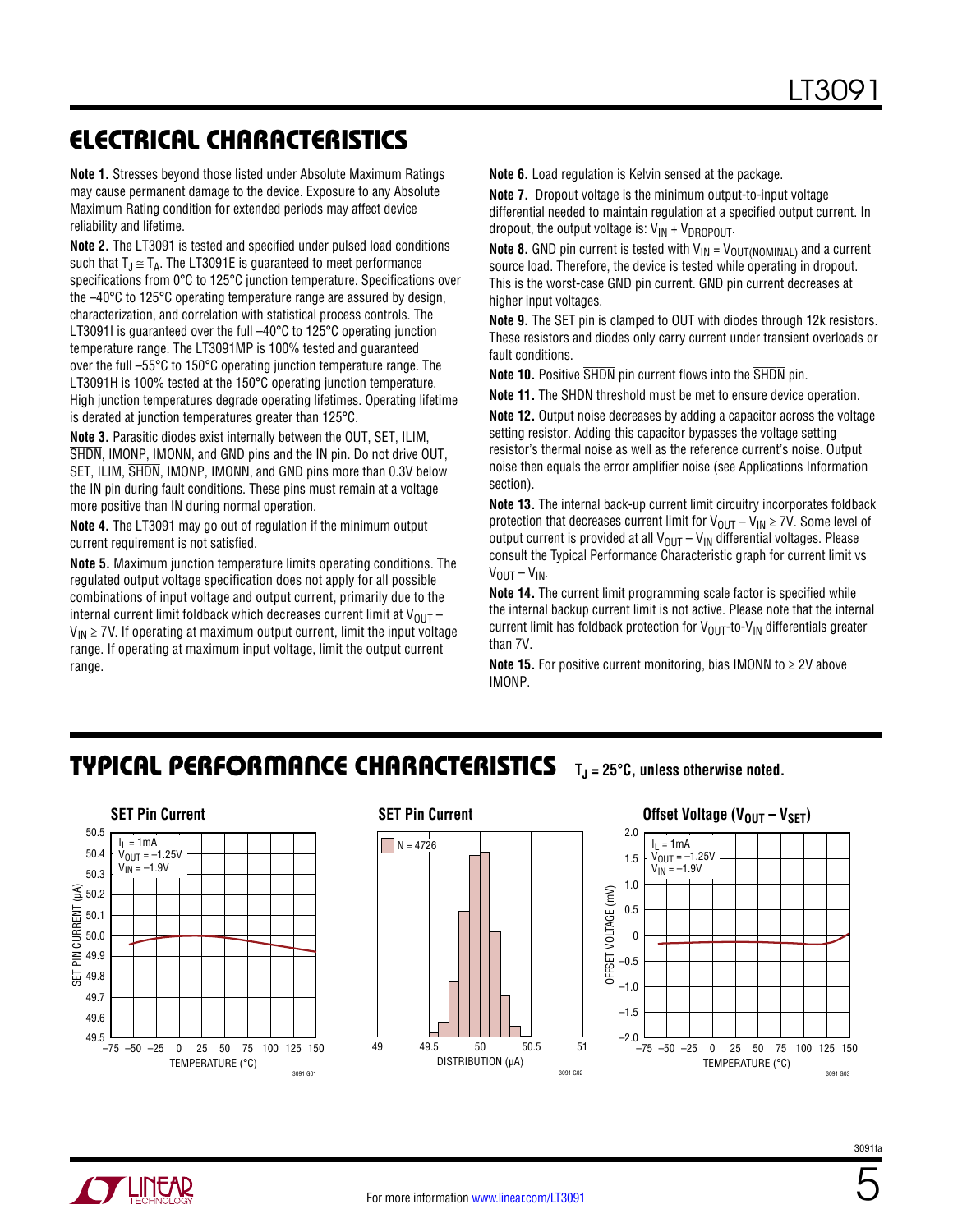# Typical Performance Characteristics **TJ = 25°C, unless otherwise noted.**

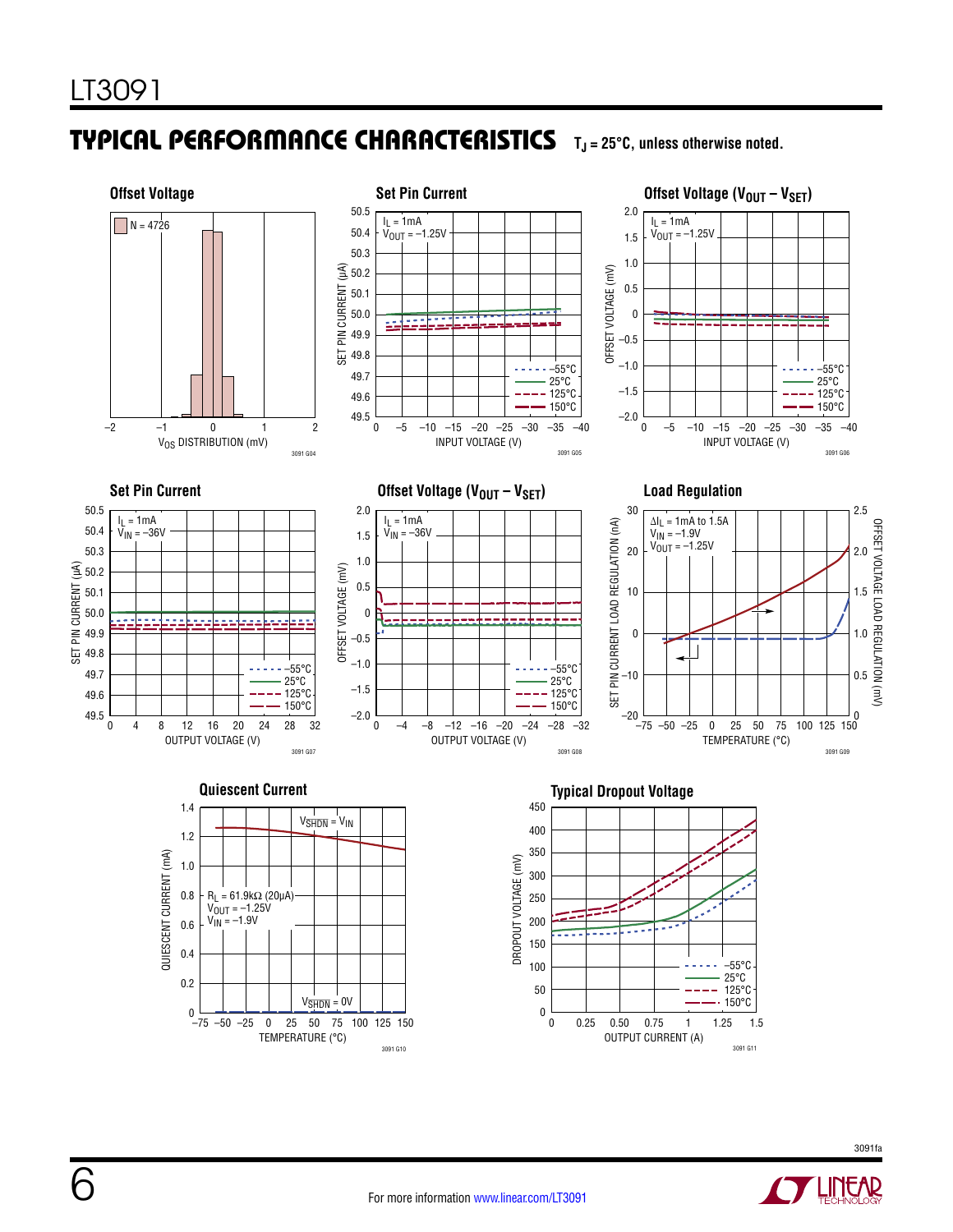### Typical Performance Characteristics





7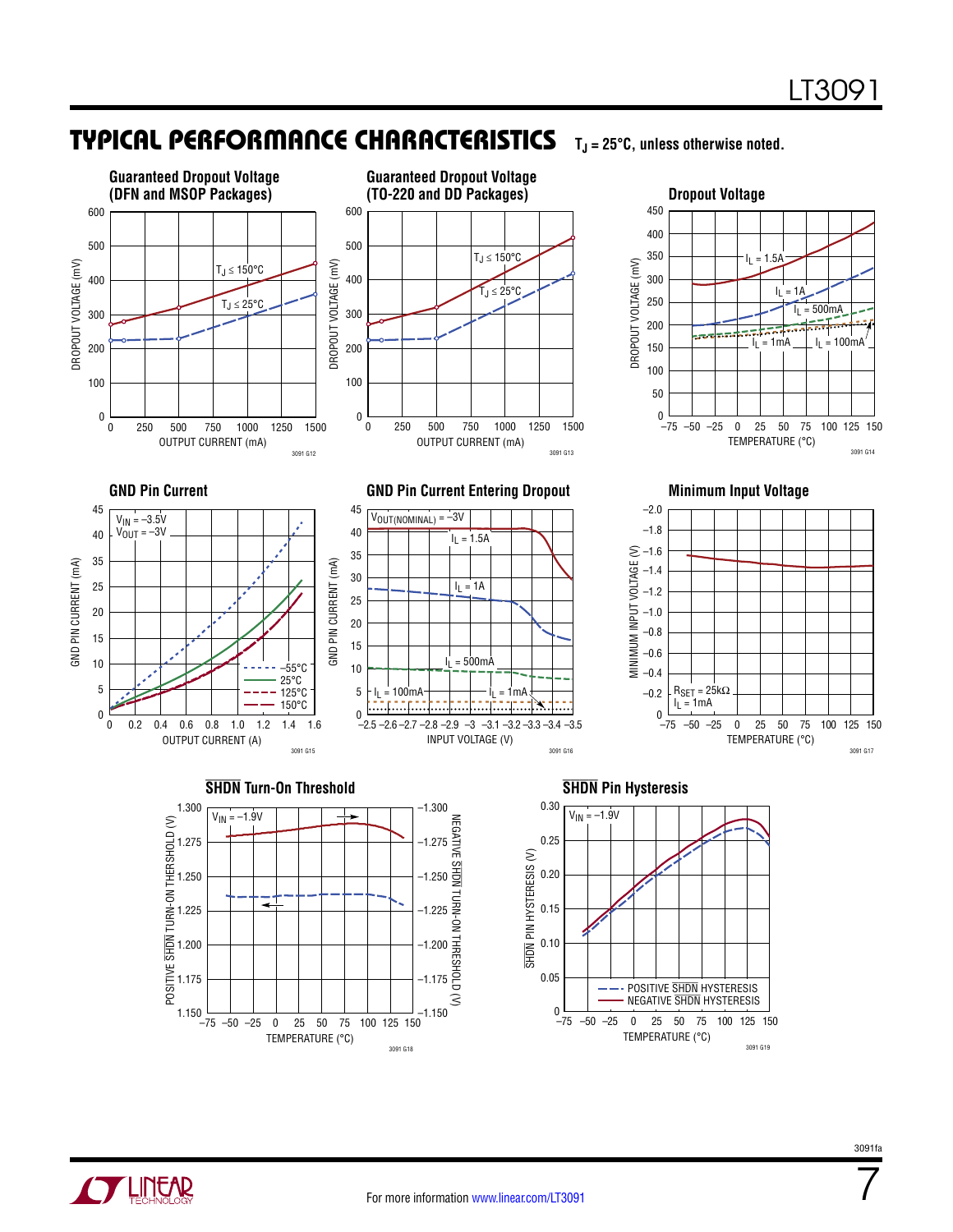# TYPICAL PERFORMANCE CHARACTERISTICS TJ = 25°C, unless otherwise noted.



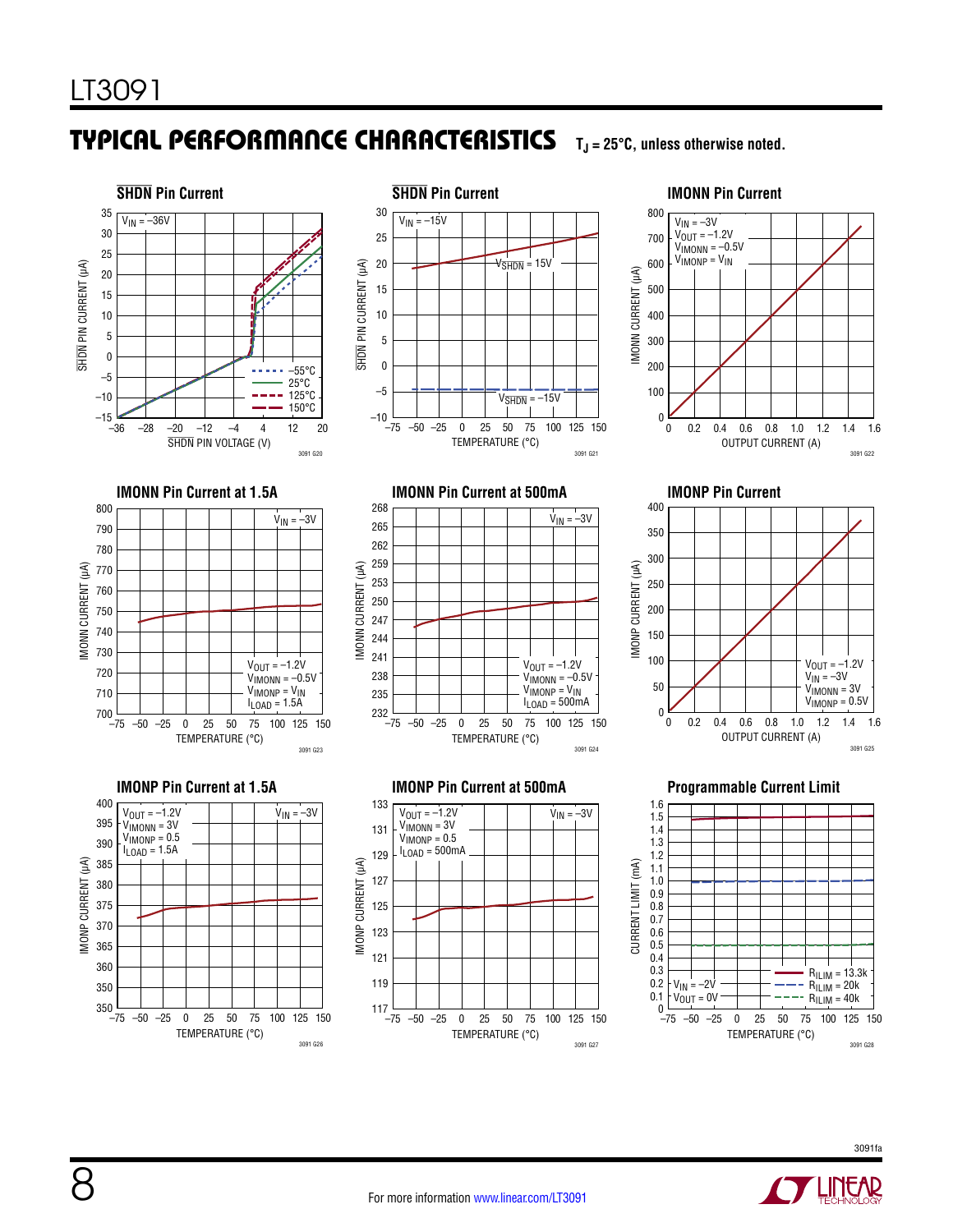### **TYPICAL PERFORMANCE CHARACTERISTICS** TJ = 25°C, unless otherwise noted.







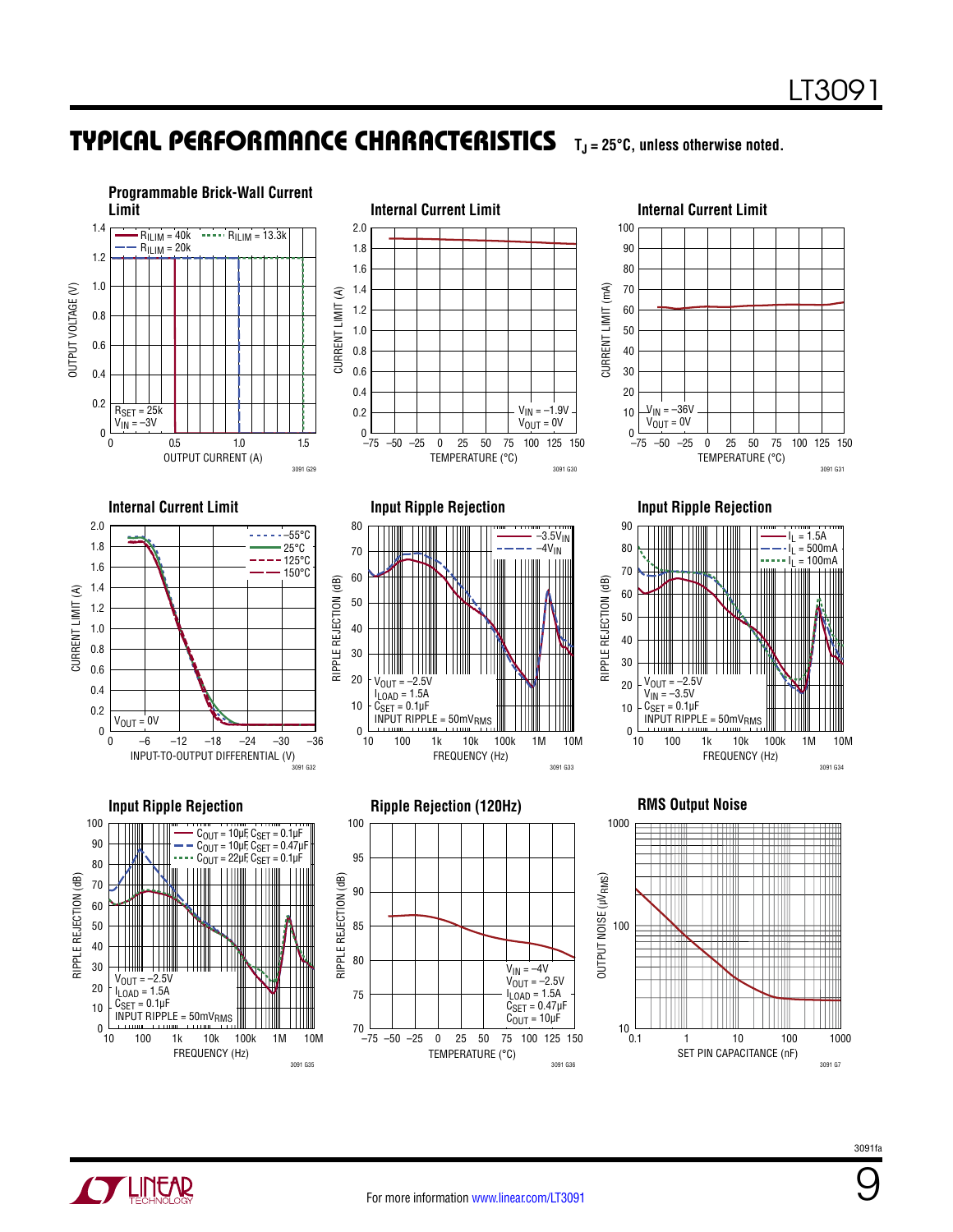# **TYPICAL PERFORMANCE CHARACTERISTICS** TJ = 25°C, unless otherwise noted.



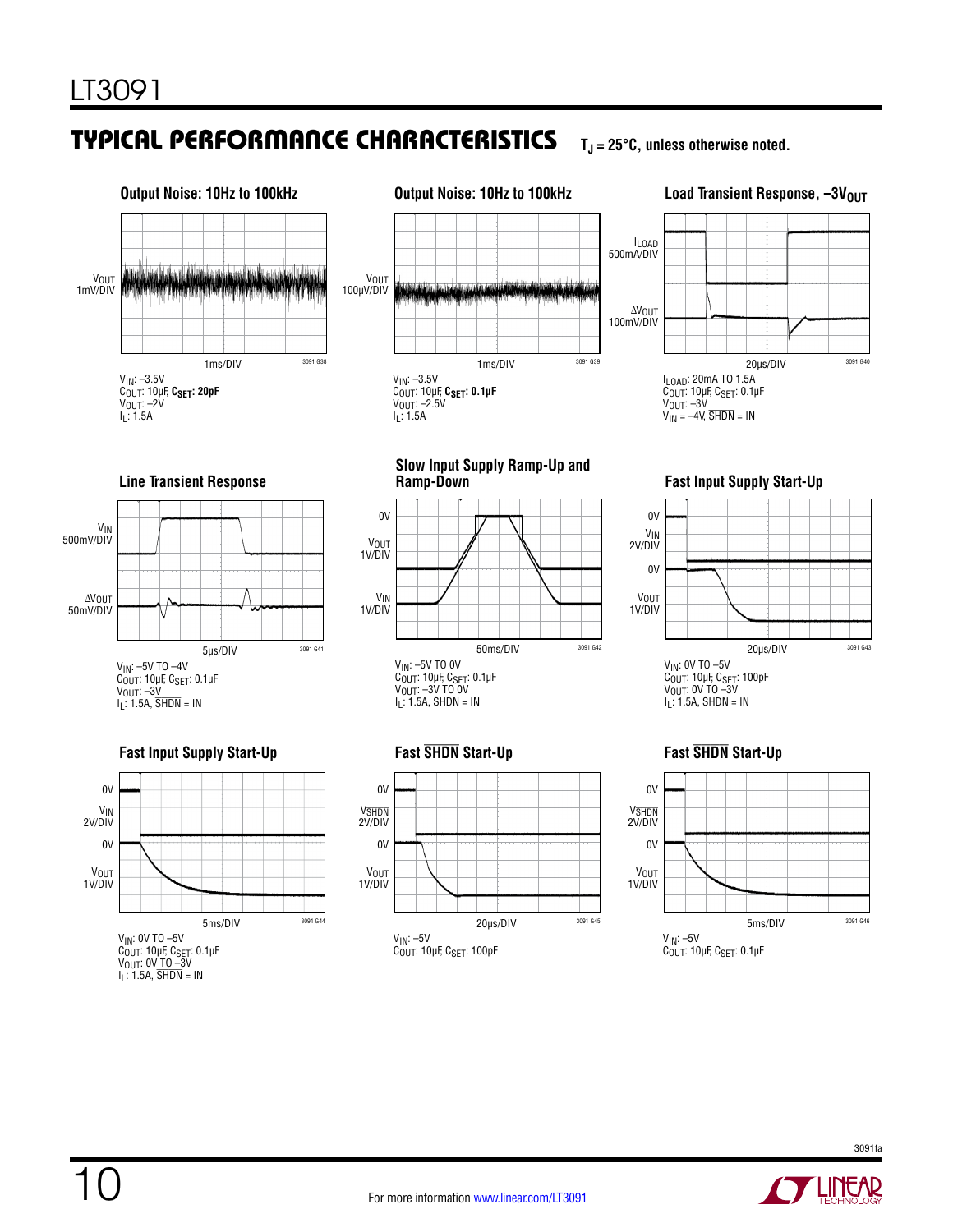### PIN FUNCTIONS (DFN/TSSOP/R/T7)

**IN (Pins 1–4, Exposed Pad 15/Pins 1–4, Exposed Pad 17/ Pin 4, Tab/Pin 4, Tab):** Input. These pins supply power to the regulator. The exposed backside pad of the DFN and TSSOP packages, as well as the tab of the DD-Pak and TO-220 packages, is an electrical connection to IN and the device's substrate. For proper electrical and thermal performance, tie all IN pins together and tie IN to the exposed backside/tab of the package on the PCB. See the Applications Information section for thermal considerations and calculating junction temperature. The LT3091 requires a bypass capacitor at IN. In general, a battery's output impedance rises with frequency, so include a bypass capacitor in battery powered applications. An input bypass capacitor in the range of 4.7µF to 10µF generally suffices, but applications with large load transients or longer input lines may require higher input capacitance to prevent input supply droop or input ringing.

**ILIM (Pin 5/Pin 5/Pin 1/Pin 1):** Current Limit Programming Pin. Connecting an external resistor between the ILIM and IN pins programs the current limit set point. For best accuracy, Kelvin connect this resistor to the IN pins. The programming scale factor is nominally 20A • kΩ. Current limit is accurate to  $\pm 10\%$  over temperature. If unused, tie ILIM to IN and the internal current limit protects the part. A parasitic substrate diode exists between the LT3091's ILIM and IN pins. Therefore, do not drive ILIM more than 0.3V below IN during normal operation or during a fault condition.

**IMONP (Pin 6/Pin 6/NA/NA):** Positive Current Monitoring Pin. For positive current monitoring, connect a resistor between IMONP and GND. IMONP sources current equal to 1/4000 of output current. For negative current monitoring, tie this pin to IN. For proper operation, IN and IMONP must be at least 2V below IMONN. If unused, tie IMONP to IN. A parasitic substrate diode exists between the LT3091's IMONP and IN pins. Therefore, do not drive IMONP more than 0.3V below IN during normal operation or during a fault condition.

**IMONN (Pin 7/Pin 7/Pin 2/Pin 2):** Negative Current Monitoring Pin. For negative current monitoring, connect a resistor between IMONN and GND. IMONN sinks current equal to 1/2000 of output current. For positive current monitoring, bias IMONN to a positive supply voltage (at least 2V above IMONP). If unused, tie IMONN to the GND pin. A parasitic substrate diode exists between the LT3091's IMONN and IN pins. Therefore, do not drive IMONN more than 0.3V below IN during normal operation or during a fault condition.

**SHDN (Pin 8/Pin 10/Pin 3/Pin 3):** Shutdown. Use the SHDN pin to put the LT3091 into a micropower shutdown state and to turn off the output voltage. The SHDN function is bidirectional, allowing either positive or negative logic to turn the regulator ON/OFF. The SHDN pin threshold voltages are referenced to GND. The output of the LT3091 is OFF if the  $\overline{\text{SHDN}}$  pin is pulled within  $\pm 0.45$ V of GND. Driving the  $\overline{\text{SHDN}}$  pin more than  $\pm 1.4V$  turns the LT3091 ON. Drive the SHDN pin with either a logic gate or with open collector/drain logic using a pull-up resistor. The resistor supplies the pull-up current of the open collector/drain gate. The maximum SHDN pin current is 7µA out of the pin (for negative logic) or 30µA into the pin (for positive logic). If the  $\overline{\text{SHDN}}$  function is unused, connect the  $\overline{\text{SHDN}}$ pin to  $V_{IN}$  or a positive bias voltage to turn the device ON. Do not float the  $\overline{\text{SHDN}}$  pin. As detailed in the Applications Information section, the SHDN pin can also be used to set a programmable undervoltage lockout (UVLO) threshold. A parasitic diode exists between the LT3091's SHDN and IN pins. Therefore, do not drive SHDN more than 0.3V below IN during normal operation or during a fault condition.

**SET (Pin 9/Pin 11/Pin 5/Pin 5):** SET. This pin is the inverting input to the error amplifier and the regulation setpoint for the device. A precision fixed current of 50µA flows into this pin. Connecting a resistor from SET to GND programs the LT3091's output voltage. Output voltage range is from

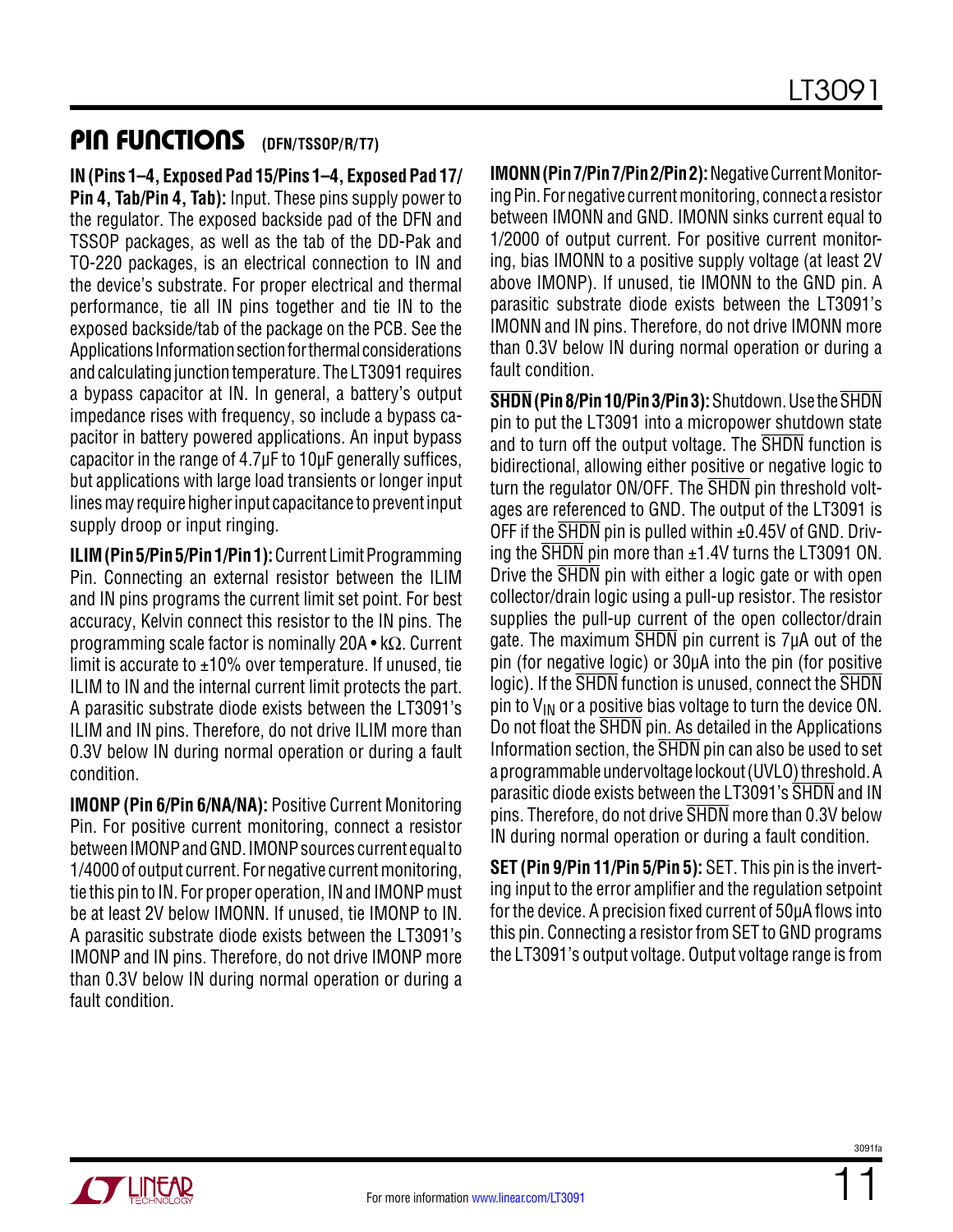### PIN FUNCTIONS **(DFN/TSSOP/R/T7)**

zero to –32V. Adding a bypass capacitor from SET to GND improves transient response, PSRR, noise performance and soft starts the output. Kelvin connect the GND side of the SET pin resistor to the load for optimum load regulation performance. A parasitic substrate diode exists between the LT3091's SET and IN pins. Therefore, do not drive SET more than 0.3V below IN during normal operation or during a fault condition.

**GND (Pin 10/Pin 12/Pin 6/Pin 6):** Ground. This pin supplies the LT3091's quiescent current and the drive current to the NPN pass transistor. The LT3091's GND pin is highly versatile. Depending on application's requirements, it can be tied to the system ground, a positive voltage, or the OUT pin. A parasitic substrate diode exists between the LT3091's GND and IN pins. Therefore, do not drive GND more than 0.3V below IN during normal operation or during a fault condition.

**OUT (Pins 11–14/Pins 13–16/Pin 7/Pin 7):** Output. These pins supply power to the load. Tie all OUT pins together for best performance. Use a minimum output capacitor of 10uF with an ESR less than 500m $\Omega$  to prevent oscillations. **As mentioned in the Electrical Characteristics table, a minimum load current of 20µA is required to prevent instability.** Large load transient applications require larger output capacitors to limit peak voltage transients. See the Applications Information section for more information on output capacitance. A parasitic substrate diode exists between OUT and IN pins of the LT3091. Therefore, do not drive OUT more than 0.3V below IN during normal operation or during a fault condition.

**NC (NA/Pins 8–9/NA/NA):** No Connection. No connect pins have no connection to internal circuitry and may be tied to  $V_{IN}$ , GND or floated.

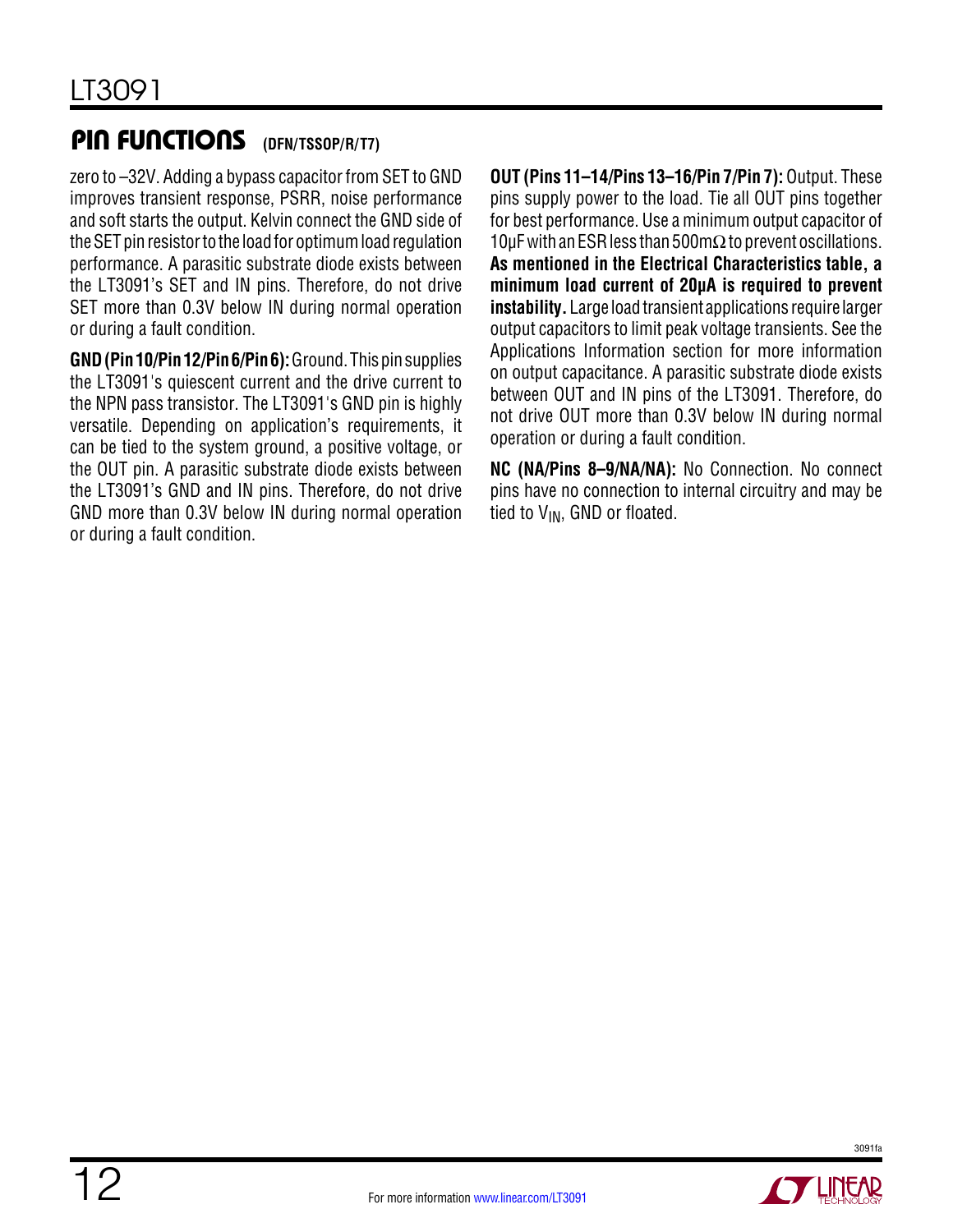### **BLOCK DIAGRAM**



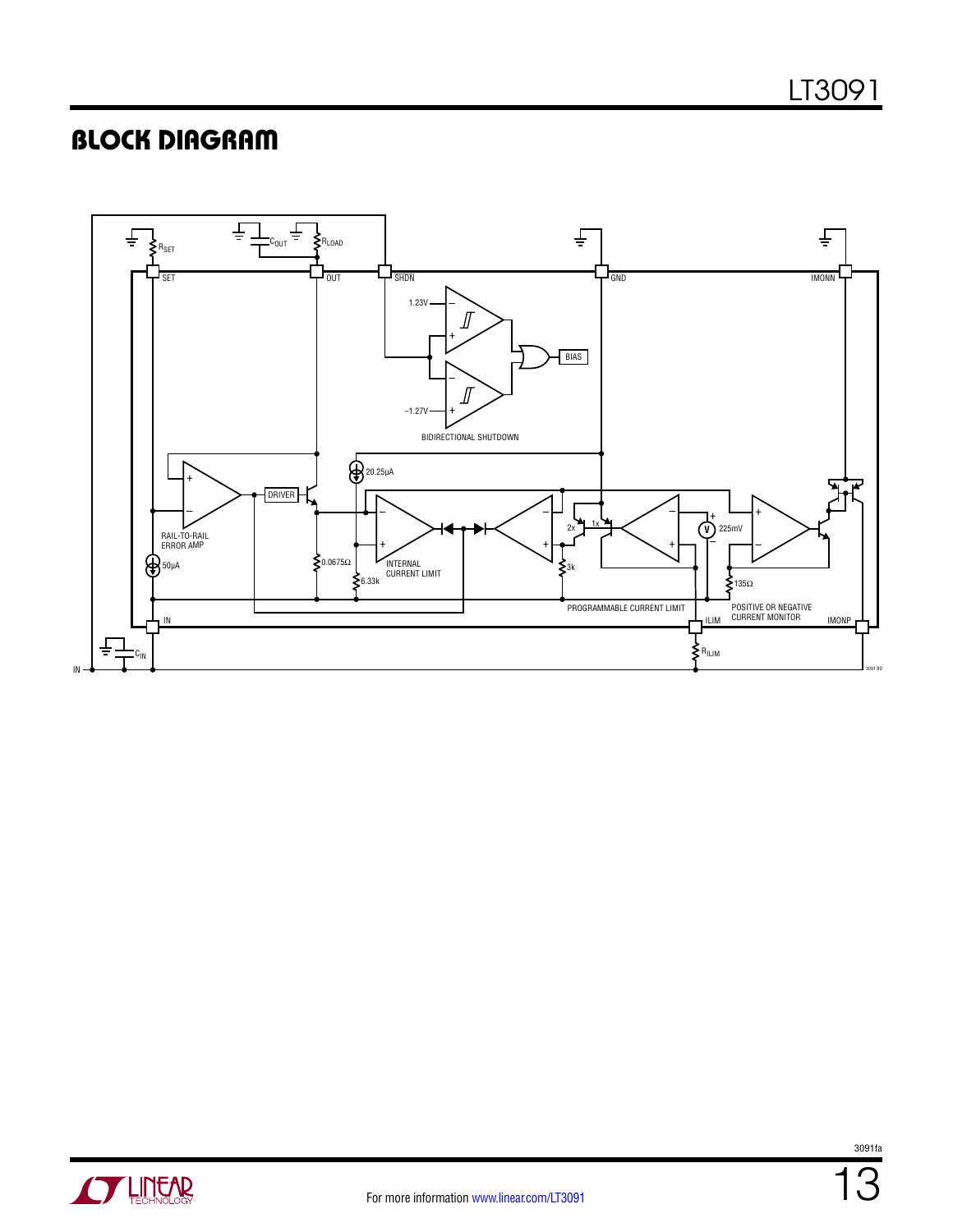The LT3091 is a 1.5A, rail-to-rail output, negative low dropout linear regulator featuring very low output noise, high bandwidth, precision programmable current limit, precision positive or negative current monitor, and bidirectional shutdown. The LT3091 supplies 1.5A at a typical dropout voltage of 300mV. Unlike other devices, the LT3091 does not require a separate supply to achieve low dropout performance. The 1.2mA quiescent current drops to well below 1µA in shutdown.

The LT3091 is easy to use and incorporates all of the protection features expected in high performance regulators. Included are short circuit protection, safe operating area protection, as well as thermal shutdown with hysteresis. In bipolar supply applications where the regulator's load is returned to a positive supply, OUT can be pulled above GND up to 36V and still allow the LT3091 to safely startup.

#### **Output Voltage**

The LT3091 incorporates a zero TC 50µA reference current source that flows into the SET pin. The SET pin is the inverting input of the error amp. Connecting a resistor from SET to ground generates a voltage that becomes the reference point for the error amplifier (see Figure 1). The reference voltage is a straight multiplication of the SET pin current and the resistor value (Ohm's Law,  $V = I \cdot R$ ). The rail-to-rail error amp's unity gain configuration produces a low impedance voltage on its noninverting input, i.e. the OUT pin. Output voltage is programmable from 0V (using zero  $\Omega$  resistor) to V<sub>IN</sub> plus dropout. Table 1 lists many common output voltages and its corresponding 1% RSET resistance.

| $V_{OUT} (V)$ | $R_{\text{SET}}$ (k $\Omega$ ) |
|---------------|--------------------------------|
| $-2.5$        | 49.9                           |
| $-3$          | 60.4                           |
| $-3.3$        | 66.5                           |
| $-5$          | 100                            |
| $-12$         | 243                            |
| $-15$         | 301                            |

The benefits of using a current reference, as opposed to a voltage reference as in conventional regulators such as the LT1185, LT1175, LT1964 and LT3015, is that the device always operates in a unity gain configuration, regardless of the programmed output voltage. This allows the LT3091 to have loop gain, frequency response, and bandwidth independent of the output voltage. Moreover, none of the error amp gain is needed to amplify the set pin voltage to a higher output voltage (in magnitude). As a result, output load regulation is specified in terms of millivolts and not a fixed percentage of the output voltage.

Since the zero TC current source is very accurate, the SET pin resistor is the limiting factor in achieving high accuracy; hence, it must be a precision resistor. Moreover, any leakage paths to and from the SET pin create errors in the output voltage. If necessary, use high quality insulation (e.g. Teflon, Kel-F); moreover, cleaning of all insulating surfaces to remove fluxes and other residues may be required. High humidity environments may require a surface coating at the SET pin to provide a moisture barrier.

Minimize board leakage by encircling the SET pin with a guard ring operated at a potential close to itself – ideally the guard ring should be tied to the OUT pin. Guarding both sides of the circuit board is required. Bulk leakage



**Figure 1. Basic Adjustable Regulator**

14

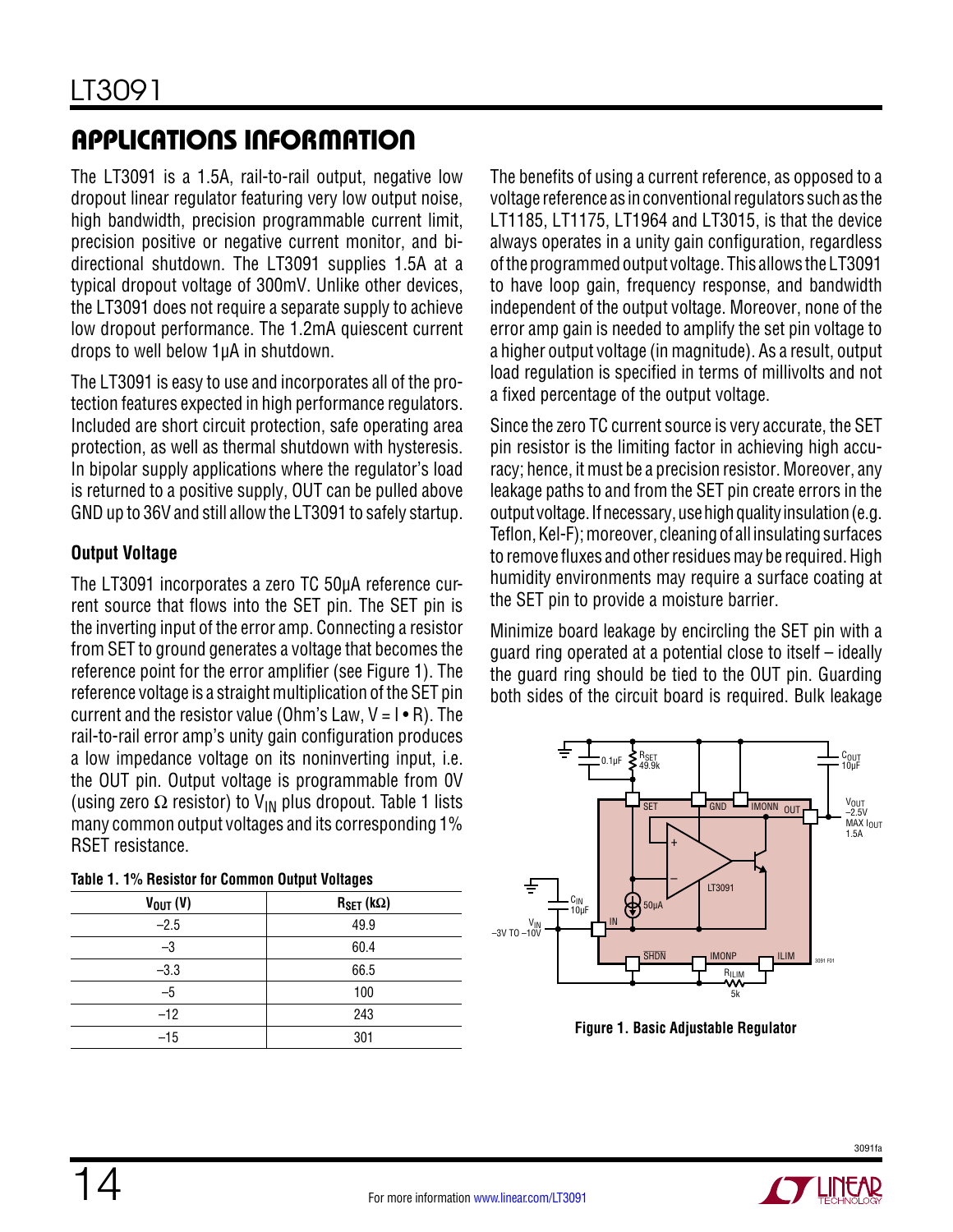reduction depends on the guard ring width. Leakages as small as 50nA into or out of the SET pin creates a 0.1% error in the reference voltage. Leakages of this magnitude, coupled with other sources of leakage, can cause significant errors in the output voltage, especially over wide operating temperature range. Figure 2 illustrates a typical guard ring layout technique.

If guard ring techniques are used, then SET pin stray capacitance is practically eliminated. Since the SET pin is a high impedance node, unwanted signals may couple into the SET pin and cause erratic behavior. This is most noticeable when operating with a minimum output capacitor at light load currents. The simplest remedy is to bypass the SET pin with a small capacitance to ground – 100pF is generally sufficient.



**Figure 2. Guard Ring Layout for DFN**

#### **Stability and Input Capacitance**

The LT3091 is stable with a minimum of 10µF capacitor placed at the IN pin. Low ESR ceramic capacitors can be used. However, in cases where long wires connect the power supply to the LT3091's input and ground, the use of low value input capacitors combined with a large output load current may result in instability. The resonant LC tank circuit formed by the wire inductance and the input capacitor is the cause and not because of LT3091 instability.

The self inductance, or isolated inductance, of a wire is directly proportional to its length. However, the wire diameter has less influence on its self inductance. For example, the self inductance of a 2-AWG isolated wire with a diameter of 0.26" is about half the inductance of a 30-AWG wire with a diameter of 0.01". One foot of 30-AWG wire has 465nH of self inductance.

Several methods exist to reduce a wire's self inductance. One method divides the current flowing towards the LT3091 between two parallel conductors. In this case, placing the wires further apart reduces the inductance; up to a 50% reduction when placed only a few inches apart. Splitting the wires connects two equal inductors in parallel. However, when placed in close proximity to each other, mutual inductance adds to the overall self inductance of the wires. The second and most effective technique to reduce overall inductance is to place the forward and return current conductors (the input wire and the ground wire) in close proximity. Two 30-AWG wires separated by 0.02" reduce the overall self inductance to about one-fifth of a single wire.

If a battery, mounted in close proximity, powers the LT3091, a 10µF input capacitor suffices for stability. However, if a distantly located supply powers the LT3091, use a larger value input capacitor. Use a rough guideline of 1µF (in addition to the 10µF minimum) per 8" of wire length. The minimum input capacitance needed to stabilize the application also varies with power supply output impedance variations. Placing additional capacitance on the LT3091's output also helps. However, this requires an order of magnitude more capacitance in comparison with additional LT3091 input bypassing. Series resistance between the supply and the LT3091 input also helps stabilize the application; as little as 0.1 $\Omega$  to 0.5 $\Omega$  suffices. This impedance dampens the LC tank circuit at the expense of dropout voltage. A better alternative is to use higher ESR tantalum or electrolytic capacitors at the LT3091 input in place of ceramic capacitors.

#### **Stability and Output Capacitance**

The LT3091 requires an output capacitor for stability. It is stable with low ESR capacitors (such as ceramic, tantalum or low ESR electrolytic). A minimum output capacitor of 10uF with an ESR of 500m $\Omega$  or less is recommended to prevent oscillations. Larger values of output capacitance

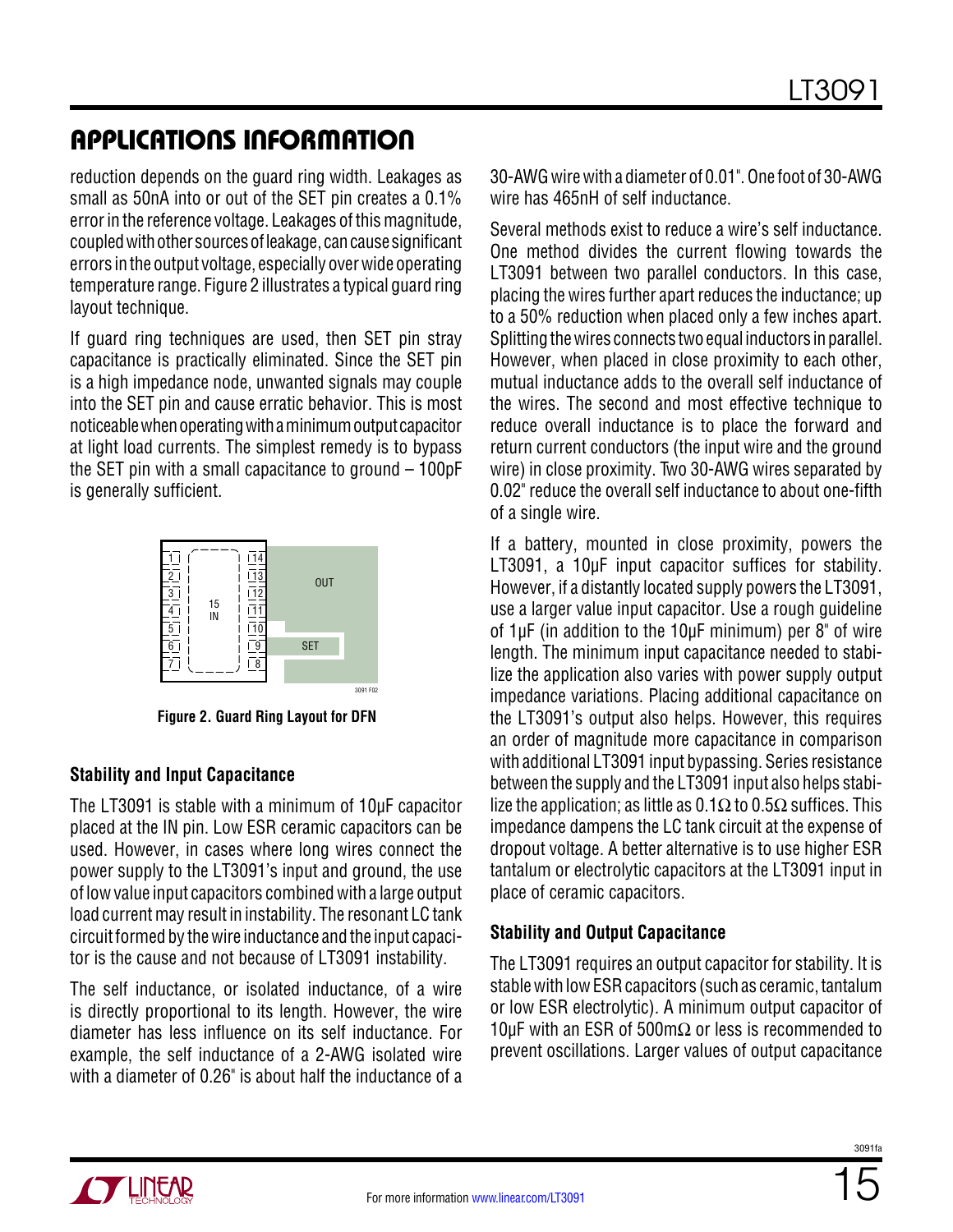decrease peak output deviations during a load transient. **The LT3091 requires a minimum 20µA load current to maintain stability under all operating conditions.**

Give extra consideration to the use of ceramic capacitors. Ceramic capacitors are manufactured with a variety of dielectrics, each with different behavior across temperature and applied voltage. The most common dielectrics used are specified with EIA temperature characteristic codes of Z5U, Y5V, X5R and X7R. The Z5U and Y5V dielectrics are good for providing high capacitance in small packages, but they have strong voltage and temperature coefficients as shown in Figures 3 and 4. When used with a 5V regulator, a 16V 10µF Y5V capacitor can exhibit an effective value as low as 1µF to 2µF for the DC bias voltage applied over the operating temperature range.



**Figure 3. Ceramic Capacitor DC Bias Characteristics** 



**Figure 4. Ceramic Capacitor Temperature Characteristics** 

The X5R and X7R dielectrics result in more stable characteristics, and are thus more suitable for use as the regulator's output capacitor. The X7R dielectric has better stability across temperature, while X5R is less expensive and is available in higher values. Nonetheless, care must still be exercised when using X5R and X7R capacitors. The X5R and X7R codes only specify operating temperature range and the maximum capacitance change over temperature. While capacitance change due to DC bias for X5R and X7R is better than Y5V and Z5U dielectrics, it can still be significant enough to drop capacitance below sufficient levels. Capacitor DC bias characteristics tend to improve as component case size increases, but verification of expected capacitance at the operating voltage is highly recommended.

Voltage and temperature coefficients are not the only sources of problems. Some ceramic capacitors have a piezoelectric response. A piezoelectric device generates a voltage across its terminals due to mechanical stress upon it, similar to how a piezoelectric microphone works. For a ceramic capacitor the stress can be induced by mechanical vibrations within the system or due to thermal transients.

#### **Output Noise Analysis**

The LT3091 offers many advantages with respect to noise performance. Traditional linear regulators have several sources of noise. The most critical noise sources for an LDO are its voltage reference, the error amplifier, the noise of the resistors in the divider network setting output voltage and the noise gain created by this resistor divider.

Many low noise regulators pin out the voltage reference to allow for bypassing and noise reduction of the reference. Unlike other linear regulators, the LT3091 does not use a traditional voltage reference, but instead it uses a 50µA current source reference. That current operates with typical noise current levels of 31.6pA/√Hz (10nARMS) over a 10Hz to 100kHz bandwidth). The voltage noise equals the noise current multiplied by the resistor value. The resistor itself generates spot noise equal to  $\sqrt{4kTR}$ (whereby  $k = Boltzmann's constant$ , 1.38 • 10<sup>-23</sup> J/K and T is the absolute temperature) which is RMS summed with the reference current noise.

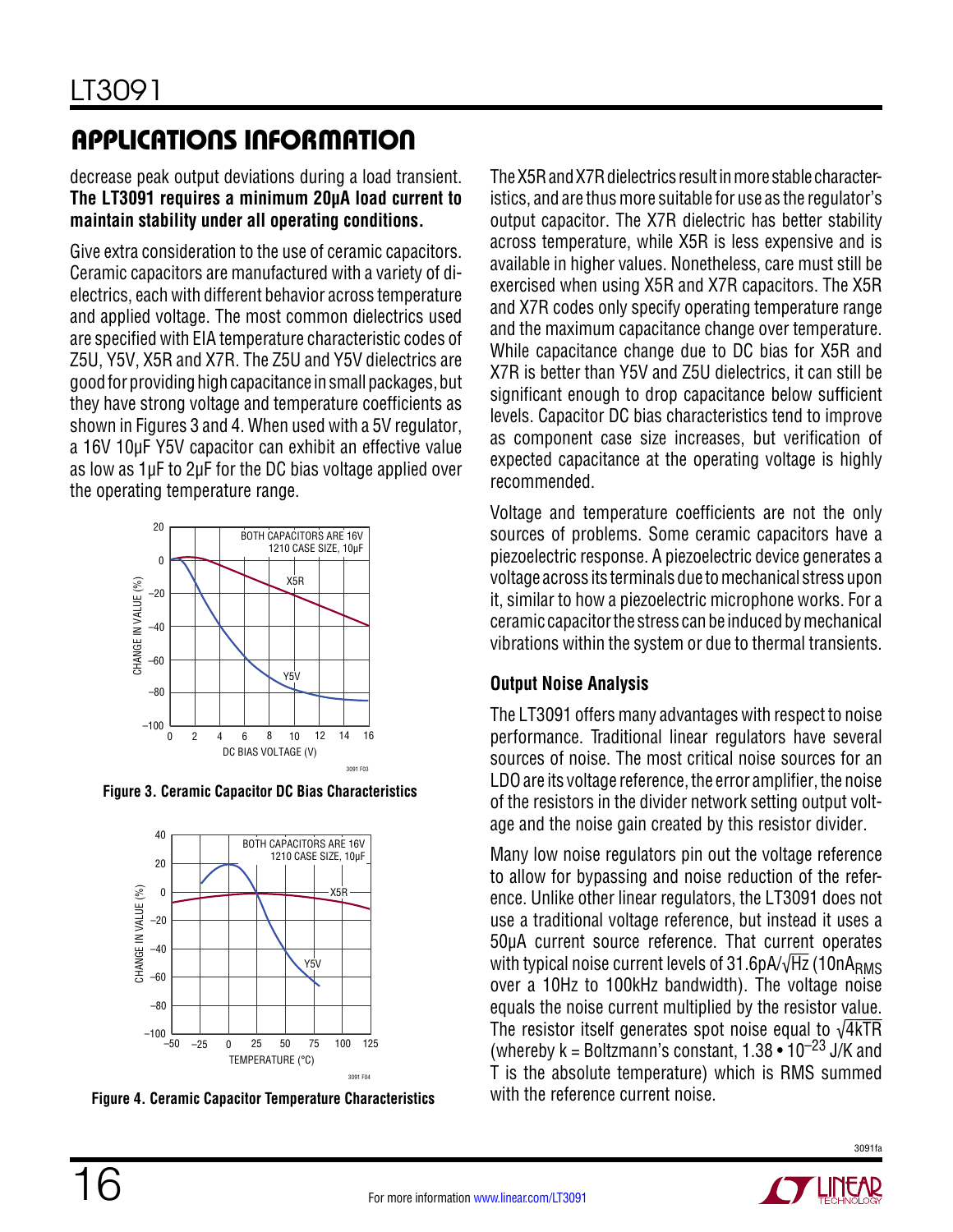One problem that conventional linear regulators face is that the resistor divider setting  $V_{OUT}$  gains up the reference noise. In contrast, the LT3091's unity gain follower architecture presents no gain from the SET pin to the output. Therefore, output noise is virtually independent of the output voltage setting if a capacitor bypasses the SET pin. Resultant output noise is then set by the error amplifier's noise, typically 57nV/ $\sqrt{Hz}$  (18µV<sub>RMS</sub> in a 10Hz to 100kHz bandwidth).

Curves in the Typical Performance Characteristics section show noise spectral density and peak-to-peak noise characteristics for both the reference current and the error amplifier over a 10Hz to 100kHz bandwidth.

#### **Set Pin (Bypass) Capacitance: Output Noise, PSRR, Transient Response and Soft-Start**

Bypassing the SET pin's voltage setting resistor with a capacitor lowers output noise. The Typical Performance Characteristics section illustrates that connecting a 0.1µF from SET to GND yields output noise as low as  $18 \mu V_{RMS}$ . Paralleling multiple LT3091s further reduces noise by  $\sqrt{N}$ . for N parallel regulators. Curves in the Typical Performance Characteristics section show noise spectral density and peak-to-peak noise characteristics for the error amplifier for different values of bypass capacitance.

Use of a SET pin bypass capacitor also improves PSRR and transient response performance. It is important to note that any bypass capacitor leakage deteriorates the LT3091's DC regulation. Capacitor leakage of even 50nA is a 0.1% DC error. Therefore, LTC recommends the use of a good quality low leakage capacitor.

The final benefit of using a SET pin bypass capacitor is that it soft starts the output and limits inrush current. The R-C time constant, formed by the SET pin resistor and capacitor, controls soft-start time. Ramp-up rate from 0 to 90% of nominal  $V_{\text{OUT}}$  is:

$$
t_{SS} \approx 2.3 \bullet R_{SET} \bullet C_{SET}
$$

For applications requiring higher accuracy or an adjustable output voltage, the SET pin may be actively driven by an external voltage source capable of sourcing 50µA – the application limitations are the creativity and ingenuity of the circuit designer. For instance, connecting a precision

voltage reference to the SET pin removes any errors in output voltage due to the reference current and resistor tolerances.

### **Shutdown/UVLO**

The SHDN pin is used to put the LT3091 into a micropower shutdown state. The LT3091 has an accurate –1.27V turn-ON threshold on the SHDN pin. This threshold can be used in conjunction with a resistor divider from the input supply to define an accurate undervoltage lockout (UVLO) threshold for the regulator. The SHDN pin current (at the threshold) needs to be considered when determining the resistor divider network. See the Typical Performance curves for SHDN pin current vs SHDN pin voltage.

Moreover, since the SHDN pin is bidirectional, it can be taken beyond  $\pm$ 1.4V to turn-ON the LT3091. In bipolar supply applications, the positive SHDN threshold can be used to sequence the turn-ON of the LT3091 after the positive regulator has turned on.

### **Current Monitoring (IMONN and IMONP)**

The LT3091 incorporates a precision positive or negative current monitor. As illustrated in the Block Diagram, the negative current monitor pin (IMONN) sinks current proportional (1:2000) to the output current while the positive current monitor pin (IMONP) sources current proportional (1:4000) to the output current. For proper operation, ensure IMONN is at least 2V above IN and IMONP.

As highlighted in Figure 5, for a negative current monitor application, tie IMONP to IN and tie IMONN through a







17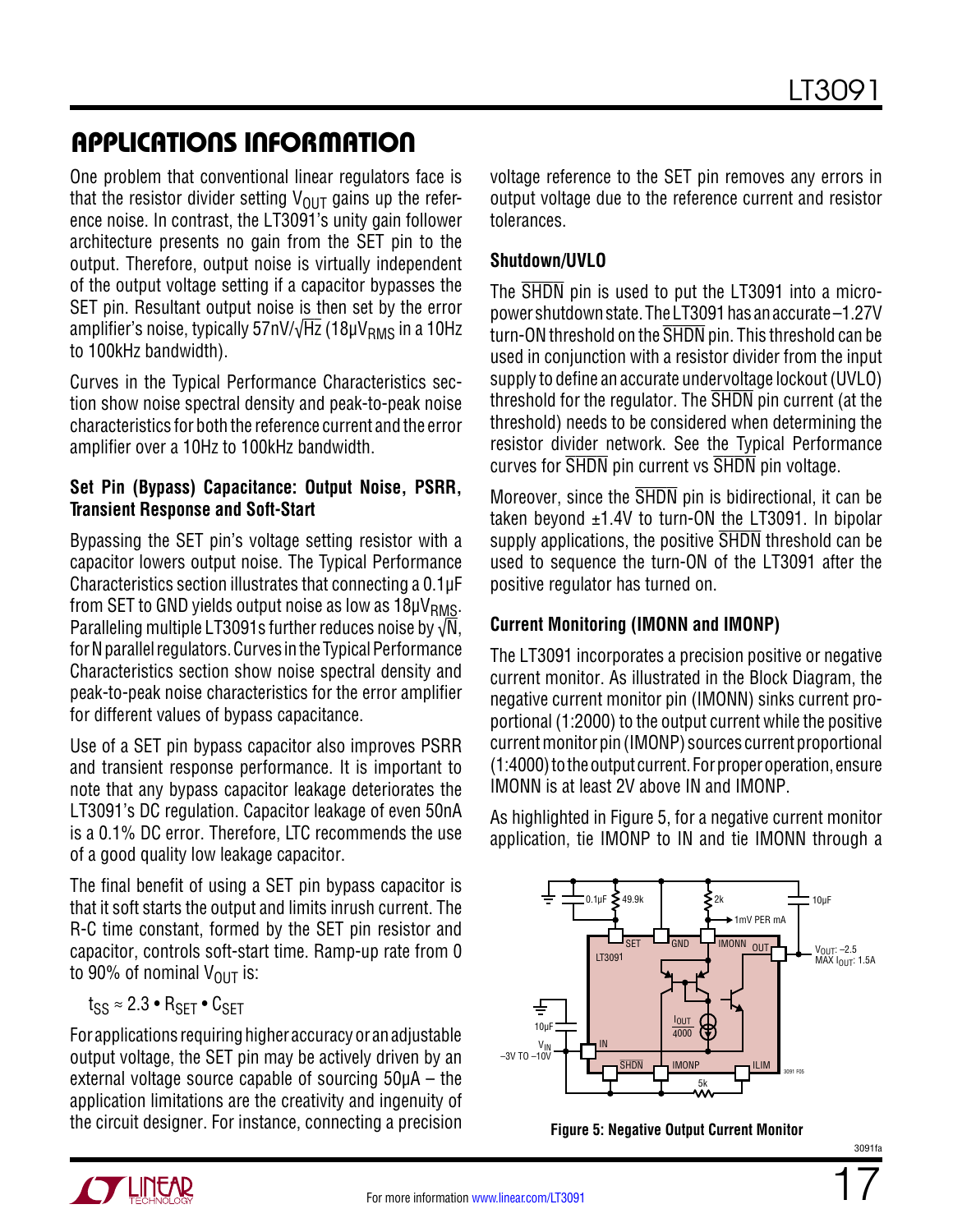resistor to GND – this generates a negative voltage (proportional to output current) on IMONN. Furthermore, as illustrated in Figure 6, the negative current monitor pin can also be used for cable drop compensation. Cable drop compensation corrects for load dependent voltage drop caused by a resistive connection between the LT3091's OUT pin and its load.



**Figure 6. Simple Cable Drop Compensation**

For a positive current monitor application, as illustrated in Figure 7, tie IMONP through a resistor to GND—this generates a positive voltage (proportional to output current) on IMONP. And tie IMONN to a supply at least 2V above the maximum operating IMONP voltage.



**Figure 7. Positive Output Current Monitor**

When unused, IMONN and IMONP pins can be left floating; however, this slightly reduces (~5%) the device's internal current limit. Hence, if the current monitor functionality is not used, as shown in Figure 1, it is recommended to tie IMONN to GND and IMONP to IN.

The LT3091's positive or negative current monitor circuitry remains accurate even under short circuit or dropout conditions.

### **Externally Programmable Current Limit**

The ILIM pin internally regulates to 225mV above IN. Connecting a resistor from ILIM to IN sets the current flowing out of the ILIM pin, which in turn programs the LT3091's current limit. The programming scale factor is 20k $\Omega \cdot A$ . For example, a 40k resistor between ILIM and IN programs current limit to 500mA. For good accuracy, Kelvin connect this resistor to the LT3091's IN pin.

In cases where the OUT-to-IN differential is greater than 7V, the LT3091's foldback circuitry decreases the internal current limit. Therefore, internal current limit may override the externally programmed current limit level to keep the LT3091 within its Safe-Operating-Area (SOA). See the Internal Current Limit vs Input-to-Output differential graph in the Typical Performance Characteristics section.

ILIM can be tied to IN if external programmable current limit is not needed. However, because the ILIM pin is internally regulated to 225mV above IN, if ILIM pin is shorted to IN, then this loop current limits, causing the LT3091's quiescent current to increase by about 300µA. Hence, when unused, it is recommended to tie ILIM to IN through a 5k resistor.

#### **Load Regulation**

The LT3091 does not have a separate Kelvin connection for sensing output voltage. Therefore, it is not possible to provide true remote load sensing. The connectivity resistance between the regulator and the load limits load regulation. The data sheet specification for load regulation is Kelvin sensed at the OUT pin of the package. GND side Kelvin sensing is a true Kelvin connection, with the top of the voltage setting resistor returned to the positive side of the load (see Figure 8). Connected as shown, system load regulation is the sum of the LT3091 load regulation and the parasitic line resistance multiplied by the output current. It is therefore important to keep the negative connection between the regulator and the load as short as possible and to use wide wires or PC board traces.

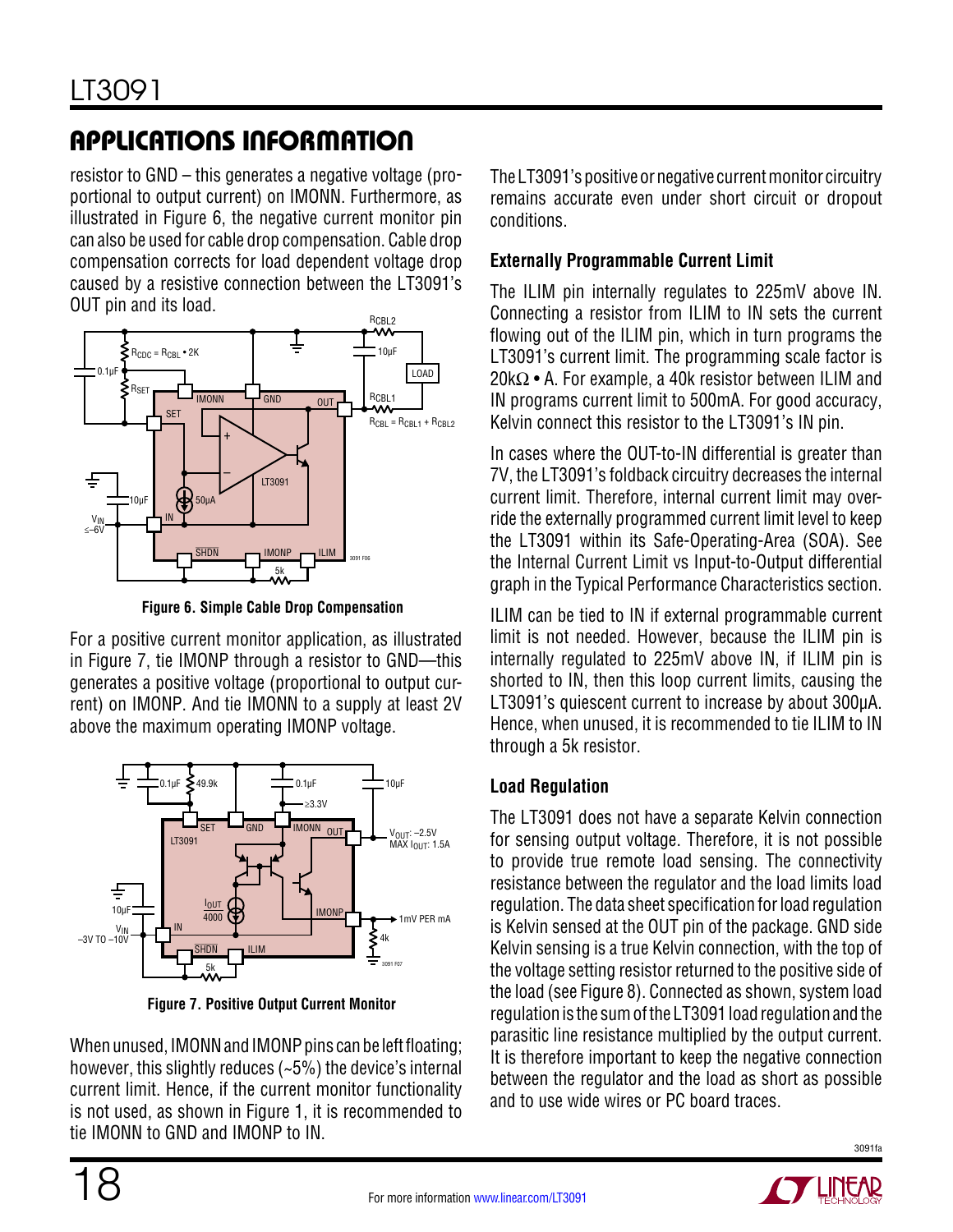

**Figure 8. Connections for Best Load Regulation**

#### **Floating 3-Terminal Regulator**

The LT3091's rail-to-rail error amp allows the LDO to be configured as a floating three-terminal regulator. With proper protection, the LT3091 can be used in arbitrarily high voltage applications. Figure 9 illustrates this configuration. In this mode, the GND pin current is supplied by the load; hence, a minimum 2mA load current is required to maintain regulation. If true zero output voltage operation is required, return the 2mA load current to a positive supply. Note that in three terminal operation, the minimum input voltage is now the device's dropout voltage. Furthermore, the ILIM pin is internally regulated to 225mV above IN. This servo loop will current limit if ILIM is shorted to IN, thereby causing LT3091's quiescent current to increase by about 300µA. Hence, when unused, it is recommended to tie ILIM to IN through a 5k resistor.



**Figure 9. Floating 3-Terminal Adjustable Regulator**

It is important to note that in a floating configuration and with slow  $V_{IN}$  ramp-up and ramp-down (as shown in Figures 10 and 11), the LT3091 may exhibit oscillations during start-up if  $\overline{\text{SHDN}}$  is tied to  $\mathsf{V}_{\textsf{IN}}$ . This occurs because the SHDN comparator's turn-ON and turn-OFF thresholds are referenced to the LT3091's GND pin . Since, in floating configuration, the GND pin of the LT3091 is tied to the OUT pin, which is slowly increasing as  $V_{IN}$  is ramping up, the reference point for the SHDN comparator is changing; hence, it causes start-up oscillations. This oscillation can be minimized by placing at least 0.1µF and 47µF capacitor at the SET and OUT pins, respectively—although it won't be eliminated, as per Figures 10 and 11 below. For fast V<sub>IN</sub> ramp-up and ramp-down, the LT3091 does not oscillate.

If however, the SHDN pin is tied to a positive supply, 1.3V and above (as shown in Figure 12), then there are no start-up oscillations and a 10µF minimum output capacitor can be used—but having some SET pin capacitance is still recommended. In addition to tying the GND pin to the OUT pin (for floating configuration), the GND pin of LT3091 can also be tied to a positive voltage as shown in the next section.



**Figure 10. Floating Mode: Input Supply Ramp-Up**



**Figure 11. Floating Mode: Input Supply Ramp-Down**

3091fa

19

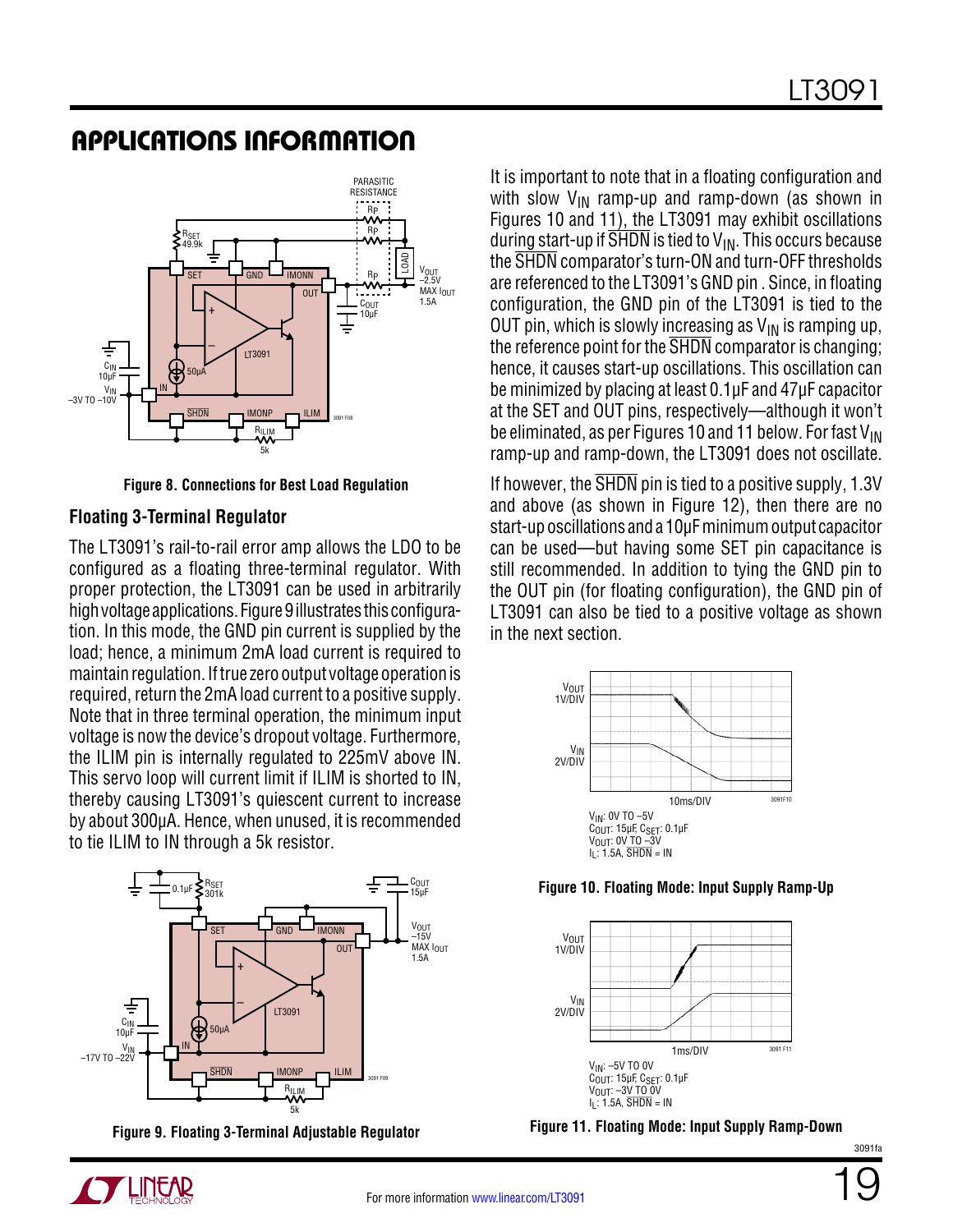

**Figure 12. Floating Mode: Input Supply Ramp-Up and Down Using Positive SHDN Bias Voltage**

### **GND Pin Versatility of LT3091**

For applications requiring very low output voltages such as below –1V, the minimum input voltage of –1.9V limits how low  $V_{IN}$  can drop before the device stops regulating. As shown in Figure 13, this results in a much higher dropout voltage set by the minimum  $V_{IN}$  specification rather than the actual dropout of the NPN pass device.



**Figure 13. Generating Very Low Output Voltages**

A solution to this problem is available from the LT3091 architecture and the flexibility in how its GND pin can be connected. The GND pin does not need to be connected to system ground! It can be connected to a positive voltage as well. If the GND pin of LT3091 is tied to a positive voltage that is at least 1.9V above  $V_{IN}$ , then  $V_{IN}$  can be set below the LT3091's –1.9V minimum input voltage. As long as there is 1.9V between IN and GND pins of LT3091, the minimum operating voltage is satisfied. Now it can operate with much lower dropout voltage, with the device dropout set by the pass device as illustrated in Figure 14.



**Figure 14. Low Dropout Operation for Very Low Output Voltages**

Note that if the LT3091's SHDN capability is not desired, then tie the  $\overline{\text{SHDN}}$  pin to  $V_{\text{IN}}$ . However, if it is desired to turn the device ON and OFF, then the SHDN logic signal needs to be referenced to the LT3091's GND pin. A simple way to achieve this is shown Figure 15, but the GND pin needs to be at least +1.4V.



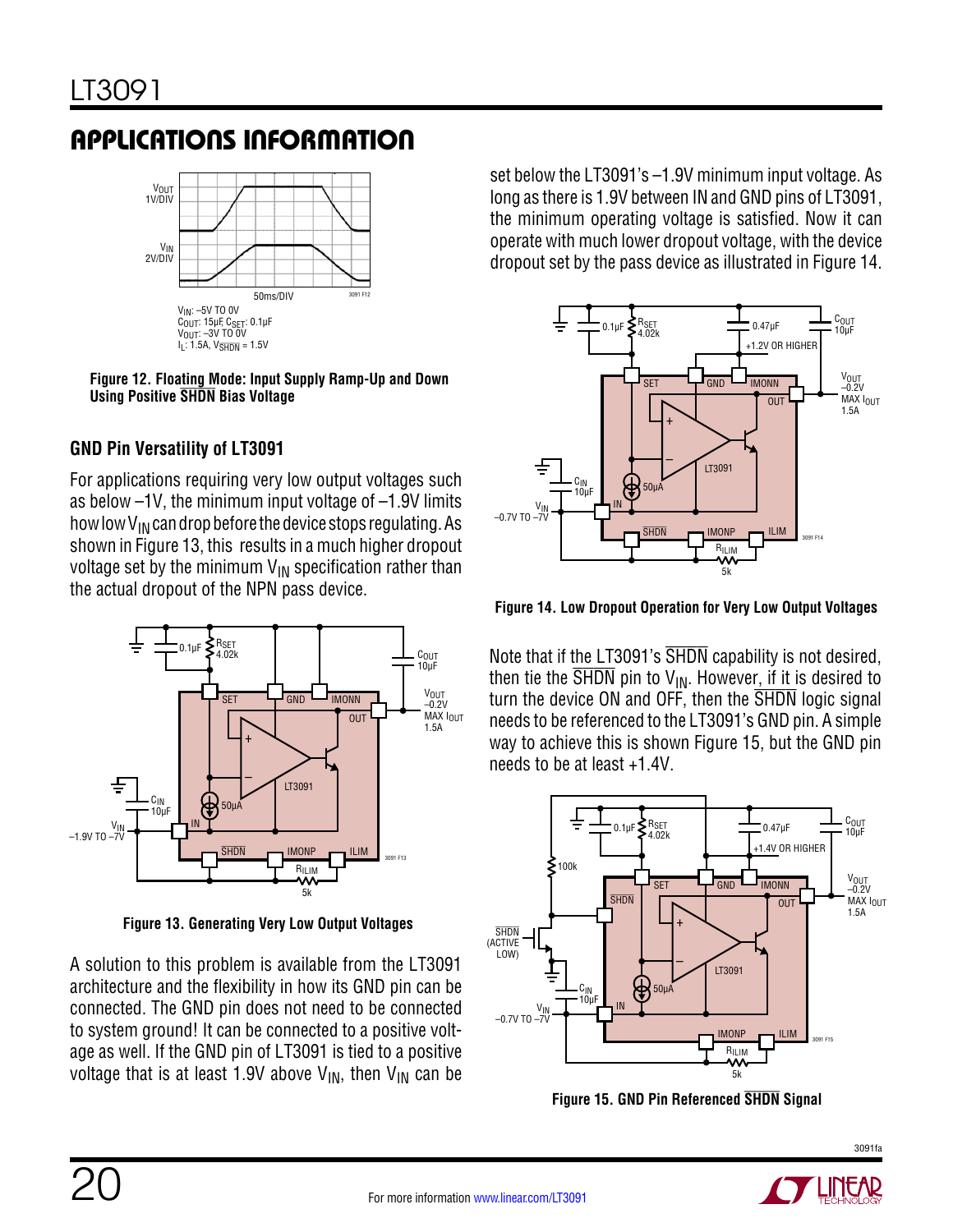In summary, the GND pin of LT3091 is highly versatile and can be tied to different places depending on the application's requirements: a) It can be tied to the system GND for low dropout operation for output voltages greater than –1.6V, b) it can be tied to a positive voltage for low dropout operation for very low output voltages, and c) as illustrated in the Floating 3-Terminal Regulator section, the GND pin can be tied to the OUT pin for very high common mode voltage applications.

#### **Direct Paralleling**

Higher output current is obtained by paralleling multiple LT3091s. Tie all SET pins together and all IN pins together. Connect the OUT pins together using small pieces of PC trace (used as a ballast resistor) to equalize the currents in each LT3091. PC trace resistance in mΩ/inch is shown in Table 2. Ballasting requires only a tiny area.

|  |  | <b>Table 2. PC Board Trace Resistance</b> |
|--|--|-------------------------------------------|
|  |  |                                           |

| WEIGHT (0z) | 10mil WIDTH* | 20mil WIDTH* |
|-------------|--------------|--------------|
|             | 54.3         |              |
|             |              | 13.6         |

\*Trace resistance is measured in mΩ/in

The small worst-case offset of ±2mV for each paralleled LT3091 minimizes the value of required ballast resistance. Figure 16 illustrates that two LT3091s, each using a 10m $\Omega$ PCB trace ballast resistor, provide better than 80% output current sharing at full load. The 10mΩ external resistances (5m $\Omega$  for the two devices in parallel) only adds 15mV of output regulation drop with a 3A maximum load. With an output voltage as low as –1.5V, this only adds 1% to the regulation accuracy. If this additional load regulation error is intolerable, circuits shown in the Typical Applications section highlight how to correct this error using the output current monitor function or a master-slave configuration.

Finally, note that more than two LT3091s can be paralleled for higher output current. Paralleling multiple LT3091s is a useful technique for distributing heat on the PCB. For applications with high input-to-output voltage differential, either input series resistors or resistors in parallel with the LT3091s further spread heat.



**Figure 16. Parallel Devices**

#### **Thermal Considerations**

The LT3091 has internal power and thermal limiting circuitry designed to protect it under overload conditions. The typical thermal shutdown temperature is 165°C with about 8°C of hysteresis. For continuous normal load conditions, do not exceed the maximum junction temperature. It is important to consider all sources of thermal resistance from junction to ambient. This includes junction-to-case, case-to-heat sink interface, heat sink resistance or circuit board-to-ambient as the application dictates. Additionally, consider all heat sources in close proximity to the LT3091.

The undersides of the DFN and TSSOP packages have exposed metal from the lead frame to the die attachment. Both packages allow heat to directly transfer from the die junction to the PCB metal to limit the maximum operating

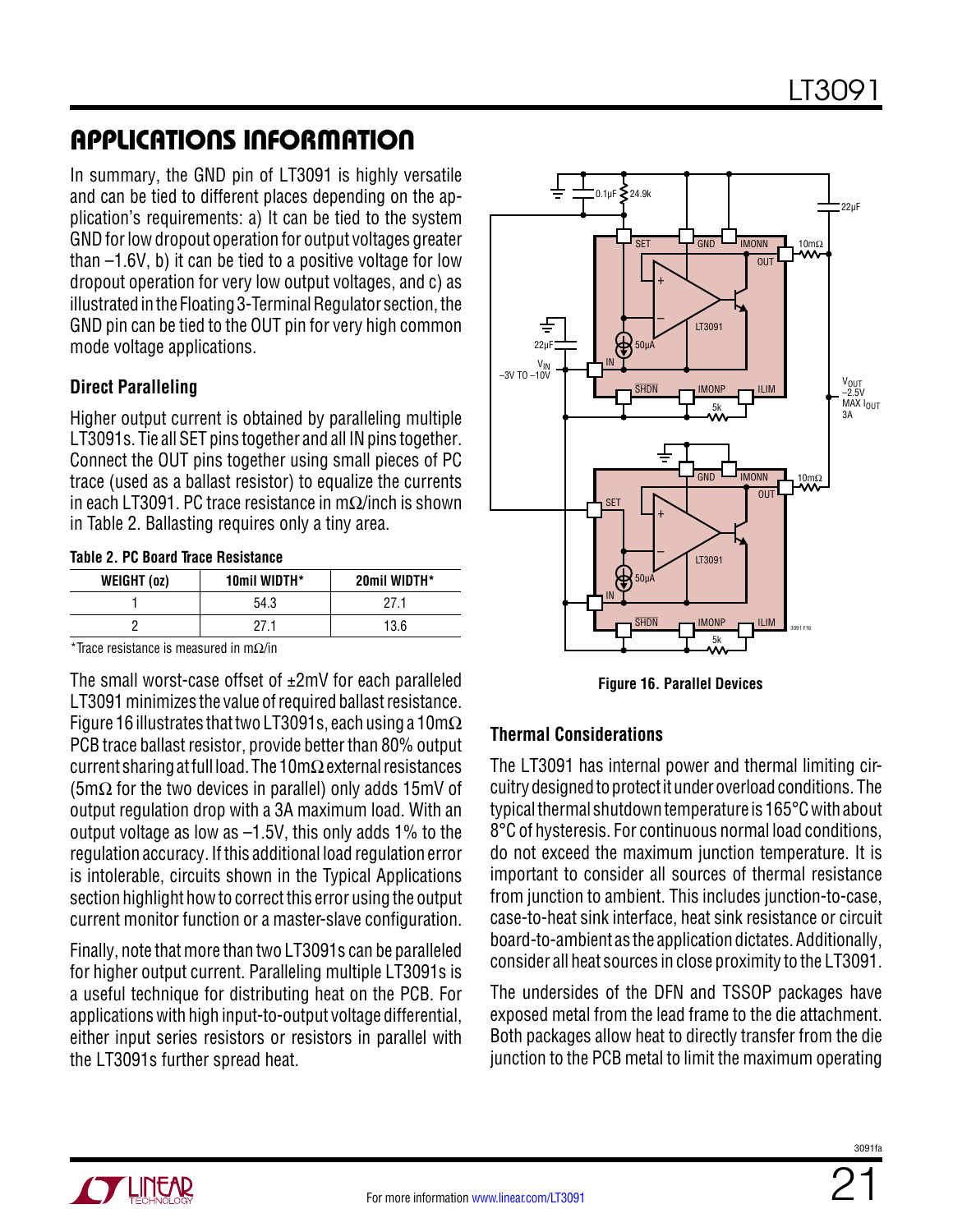junction temperature. The dual-in-line pin arrangement allows metal to extend beyond the ends of the package on the topside (component side) of the PCB. Connect this metal to IN on the PCB. The multiple IN and OUT pins of the LT3091 further assist in spreading heat to the PCB.

For surface mount devices, heat sinking is accomplished by using the heat spreading capabilities of the PCB and its copper traces. Copper board stiffeners and plated throughholes can also be used to spread the heat generated by power devices.

| <b>COPPER AREA</b>     |                        | <b>BOARD AREA</b>      | <b>THERMAL</b>    |  |
|------------------------|------------------------|------------------------|-------------------|--|
| Top Side*              | <b>Bottom Side</b>     |                        | <b>RESISTANCE</b> |  |
| $2500$ mm <sup>2</sup> | $2500$ mm <sup>2</sup> | $2500$ mm <sup>2</sup> | $21^{\circ}$ C/W  |  |
| $1000$ mm <sup>2</sup> | $2500$ mm <sup>2</sup> | $2500$ mm <sup>2</sup> | $24^{\circ}$ C/W  |  |
| $225$ mm <sup>2</sup>  | $2500$ mm <sup>2</sup> | 2500mm <sup>2</sup>    | $28^{\circ}$ C/W  |  |
| $100$ mm <sup>2</sup>  | $2500$ mm <sup>2</sup> | $2500$ mm <sup>2</sup> | $32^{\circ}$ C/W  |  |

#### **Table 3. Measured Thermal Resistance for DFN Package**

\*Device is mounted on topside

|  | Table 4. Measured Thermal Resistance for TSSOP Package |  |  |
|--|--------------------------------------------------------|--|--|
|  |                                                        |  |  |

| <b>COPPER AREA</b>     |                        | <b>BOARD AREA</b>      | <b>THERMAL</b>    |
|------------------------|------------------------|------------------------|-------------------|
| Top Side*              | <b>Bottom Side</b>     |                        | <b>RESISTANCE</b> |
| $2500$ mm <sup>2</sup> | $2500$ mm <sup>2</sup> | $2500$ mm <sup>2</sup> | $20^{\circ}$ C/W  |
| $1000$ mm <sup>2</sup> | $2500$ mm <sup>2</sup> | $2500$ mm <sup>2</sup> | $23^{\circ}$ C/W  |
| $225$ mm <sup>2</sup>  | 2500mm <sup>2</sup>    | $2500$ mm <sup>2</sup> | $26^{\circ}$ C/W  |
| $100$ mm <sup>2</sup>  | 2500mm <sup>2</sup>    | $2500$ mm <sup>2</sup> | $30^{\circ}$ C/W  |

\*Device is mounted on topside

**Table 5. R Package, 7-Lead DD-Pak Package**

| <b>COPPER AREA</b>     |                        | <b>BOARD AREA</b>      | <b>THFRMAI</b>                                         |  |
|------------------------|------------------------|------------------------|--------------------------------------------------------|--|
| Top Side*              | <b>Bottom Side</b>     |                        | <b>RESISTANCE</b><br>(JUNCTION-TO-<br><b>AMBIENT</b> ) |  |
| $2500$ mm <sup>2</sup> | $2500$ mm <sup>2</sup> | $2500$ mm <sup>2</sup> | $13^{\circ}$ C/W                                       |  |
| $1000$ mm <sup>2</sup> | $2500$ mm <sup>2</sup> | $2500$ mm <sup>2</sup> | $14^{\circ}$ C/W                                       |  |
| $225$ mm <sup>2</sup>  | 2500mm <sup>2</sup>    | $2500$ mm <sup>2</sup> | $16^{\circ}$ C/W                                       |  |

\*Device is mounted on topside

**T7 Package, 7-Lead TO-220** Thermal Resistance (Junc $tion-to-Case$ ) =  $3^{\circ}$ C/W

Tables 3 to 5 list thermal resistance as a function of copper area in a fixed board size. All measurements were taken in still air on a 4 layer FR-4 board with 1oz solid internal planes and 2oz top/bottom external trace planes with a total board thickness of 1.6mm. The four layers were electrically isolated with no thermal vias present. PCB layers, copper weight, board layout and thermal vias affect the resultant thermal resistance. For more information on thermal resistance and high thermal conductivity test boards, refer to JEDEC standard JESD51, notably JESD51-7 and JESD51-12. Achieving low thermal resistance necessitates attentions to detail and careful PCB layout.

#### **Calculating Junction Temperature**

Example: Given an output voltage of –2.5V and input voltage of  $-3.3V \pm 5$ %, output current range from 1mA to 1A, and a maximum ambient temperature of 85°C, what is the maximum junction temperature?

The LT3091's power dissipation is:

 $I_{\text{OUT}(MAX)}$  •  $(V_{\text{IN}(MAX)} - V_{\text{OUT}}) + I_{\text{GND}}$  •  $V_{\text{IN}(MAX)}$ 

where:

$$
I_{OUT(MAX)} = -1A
$$

 $V_{IN(MAX)} = -3.465V$ 

 $I_{GND}$  (at  $I_{OUT} = -1A$  and  $V_{IN} = -3.465V$ ) = -15mA

Thus:

$$
P = (-1A) \cdot (-3.465V + 2.5V) + (-15mA) \cdot (-3.465V)
$$
  
= 1.02W

Using a DFN package, the thermal resistance is in the range of 21°C/W to 32°C/W depending on the copper area. Therefore, the junction temperature rise above ambient approximately equals:

1.02W •27°C/W = 27.5°C

The maximum junction temperature equals the maximum ambient temperature plus the maximum junction temperature rise above ambient:

$$
T_{JMAX} = 85^{\circ}C + 27.5^{\circ}C = 112.5^{\circ}C
$$

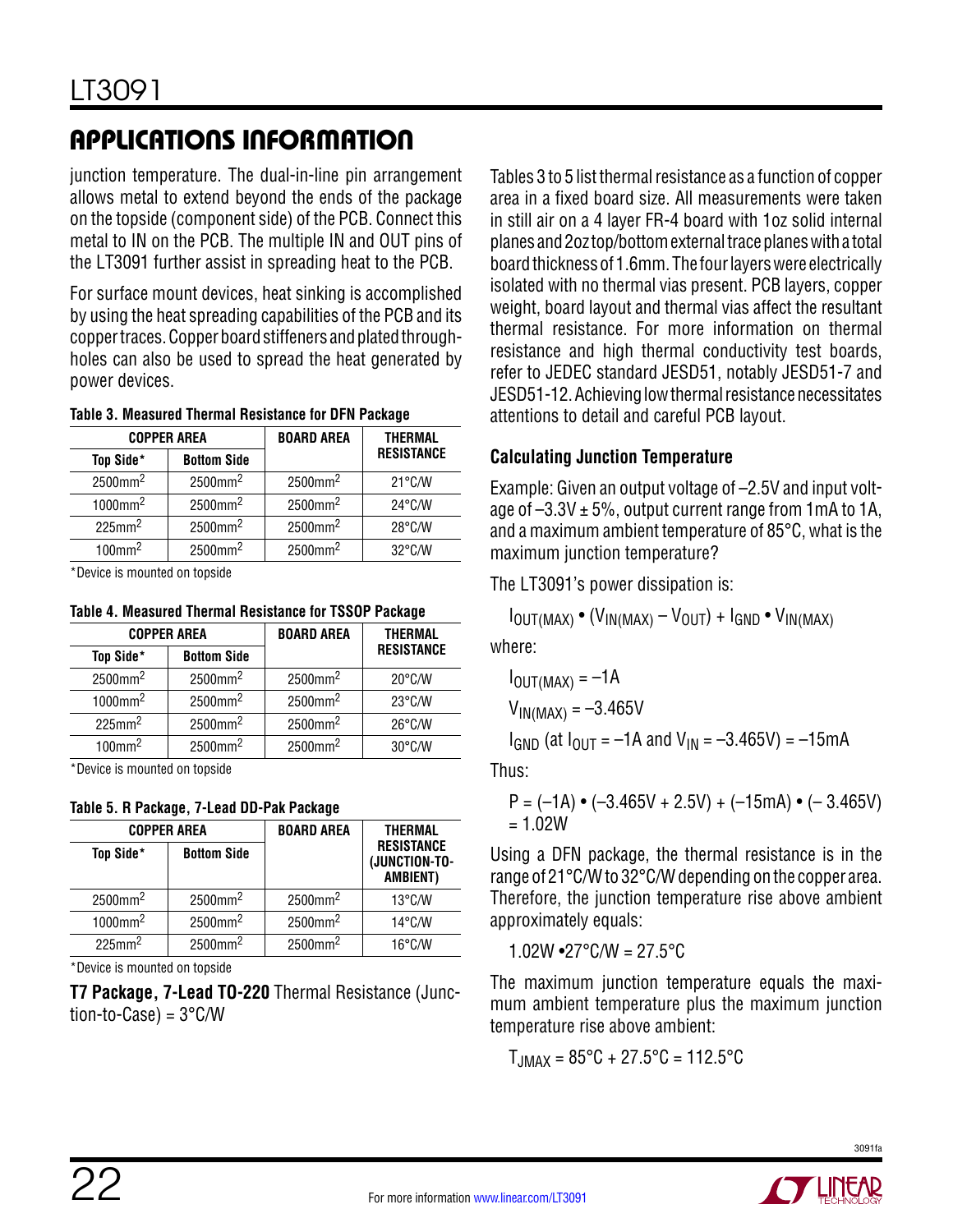#### **Overload Recovery**

Like many monolithic power regulators, the LT3091 incorporates safe-operating-area (SOA) protection. The SOA protection activates at output-to-input differential voltage greater than 7V. The SOA protection decreases current limit as the output-to-input differential increases and keeps the power transistor inside a safe operating region for all values of output-to-input voltage up to the LT3091's Absolute Maximum Ratings. The LT3091 provides some level of output current for all values of output-to-input differential. Refer to the Current Limit curve in the Typical Performance Characteristics section. When power is first applied and input voltage rises, the output follows the input and keeps the output-to-input differential low to allow the regulator to supply large output current and startup into high current loads.

Due to current limit fold back, however, at high input voltages, a problem can occur if the output voltage is low and the load current is high. Such situations occur after the removal of a short-circuit or if the shutdown pin is pulled high after the input voltage has already turn ON. The load line for such a load intersects the output current curve at two points. If this happens, the regulator has two stable output operating points. With this double intersection, the input power supply may need to be cycled down to zero and brought back up again to make the output recover.

Other LTC negative linear regulators such as the LT3015, LT1964, and LT1175 also exhibit this phenomenon, so it is not unique to the LT3091.

#### **Protection Features**

The LT3091 incorporates several protection features that make it ideal for use in battery-powered applications. In addition to the normal protection features associated with monolithic regulators, such as current limiting and thermal limiting, the device also protects itself against reverse output voltages.

Precision current limit and thermal overload protection protect the LT3091 against overload and fault conditions at the device's output. For normal operation, do not allow the junction temperature to exceed 125°C for E- and I-grades and 150°C for H- and MP-grades.

Pulling the LT3091's output above ground induces no damage to the part. If IN is left open circuited or grounded, OUT can be pulled 36V above GND. In this condition, a maximum current of 7mA flows into the OUT pin and out of the GND pin. If IN is powered by a voltage source, OUT sinks the LT3091's (fold back) short-circuit current and protects itself by thermal limiting. In this case, however, grounding the SHDN pin turns off the device and stops OUT from sinking the short-circuit current.

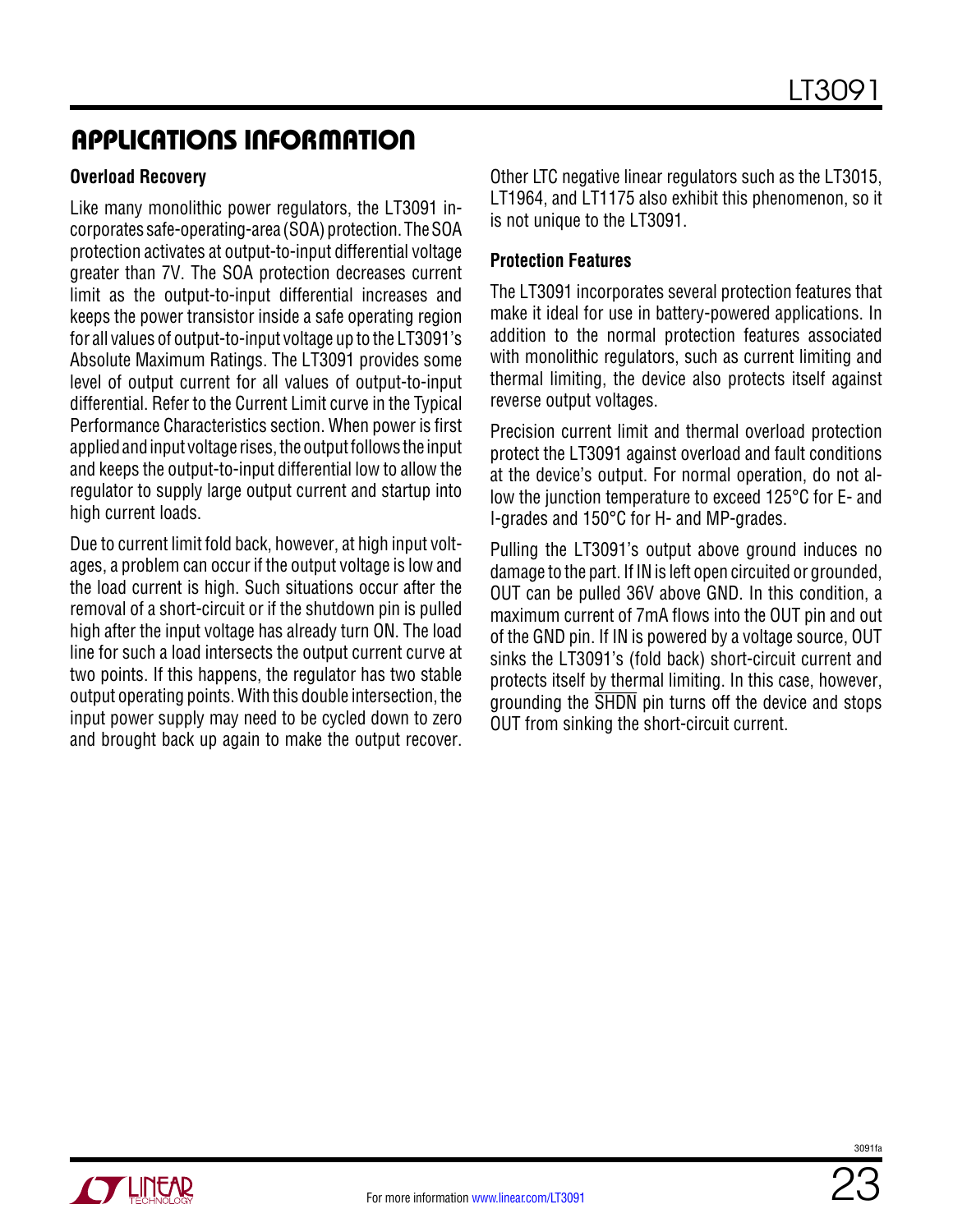

**Parallel Devices** 





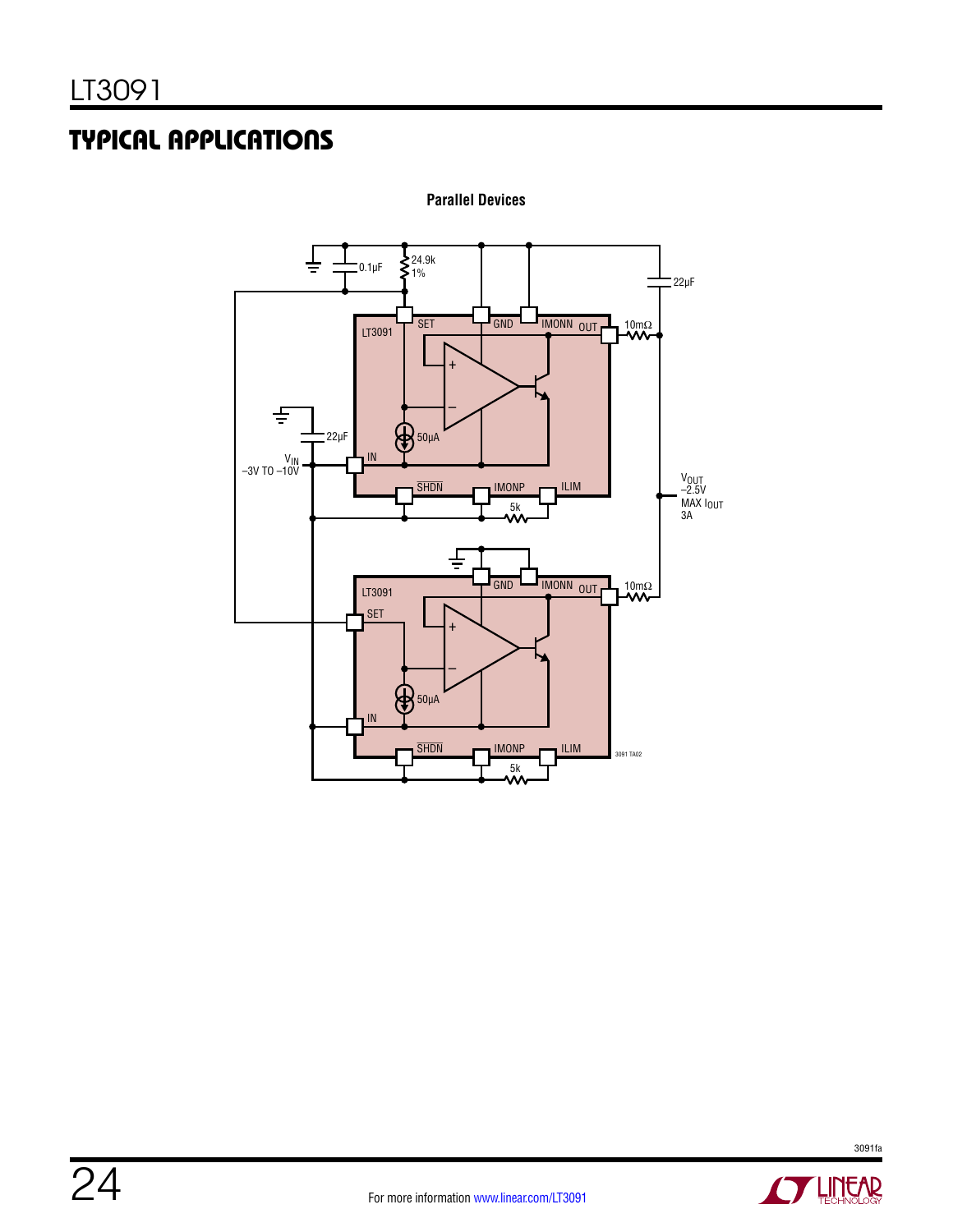

**Paralleling Devices Using IMONN to Cancel Ballast Resistor Drop**

**Load Sharing without Ballasting (Using IMONP)**



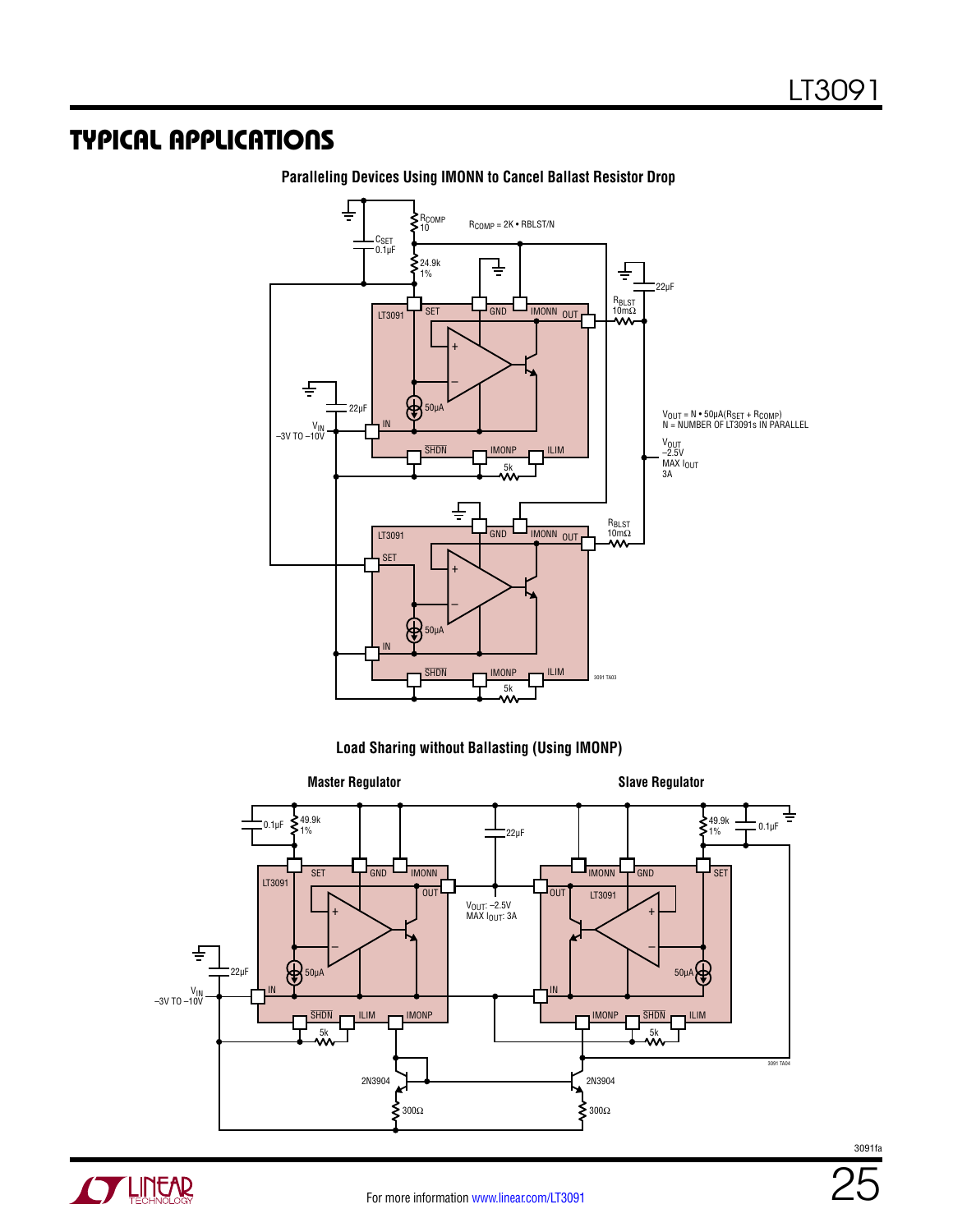

**Paralleling Devices without Ballasting (50mA Minimum Load)**

#### **Using Lower Value RSET for Higher Output Voltages**



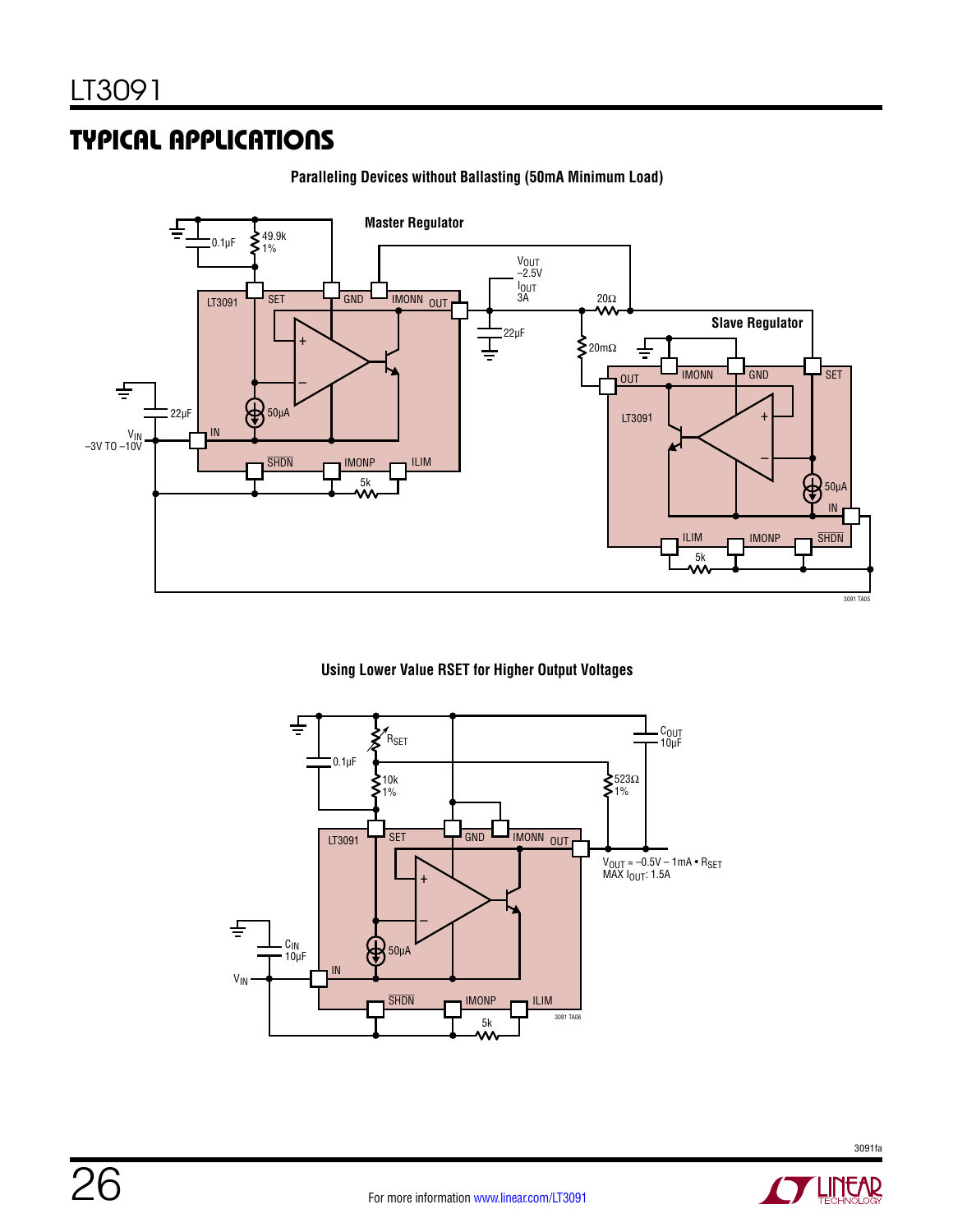

**Constant-Current Constant-Voltage Lab Power Supply**

**Low Dropout Operation for Very Low Output Voltages**



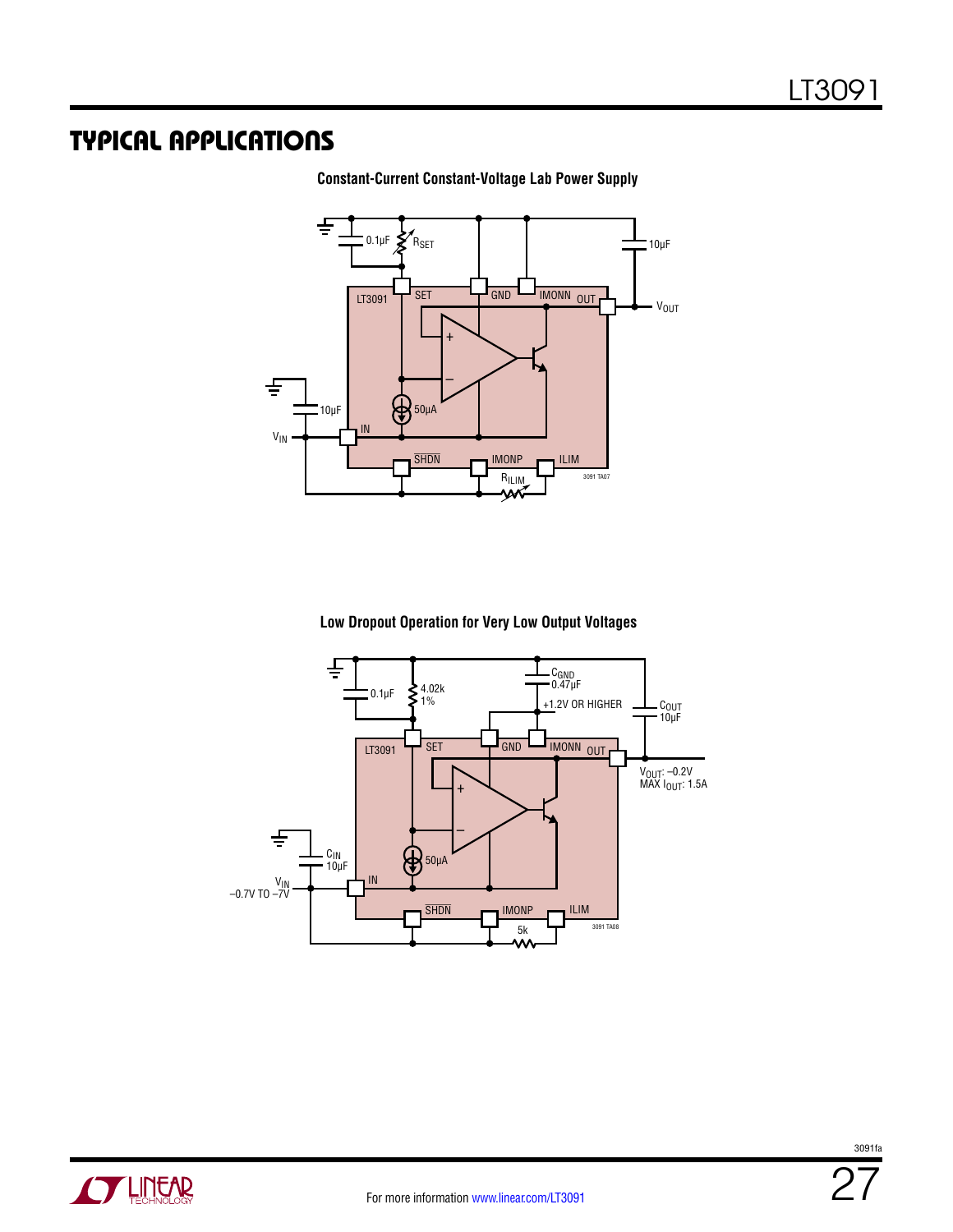

**Input Supply Tracking**

**Floating 3-Terminal Regulator (for Arbitrarily High Voltage Applications)**

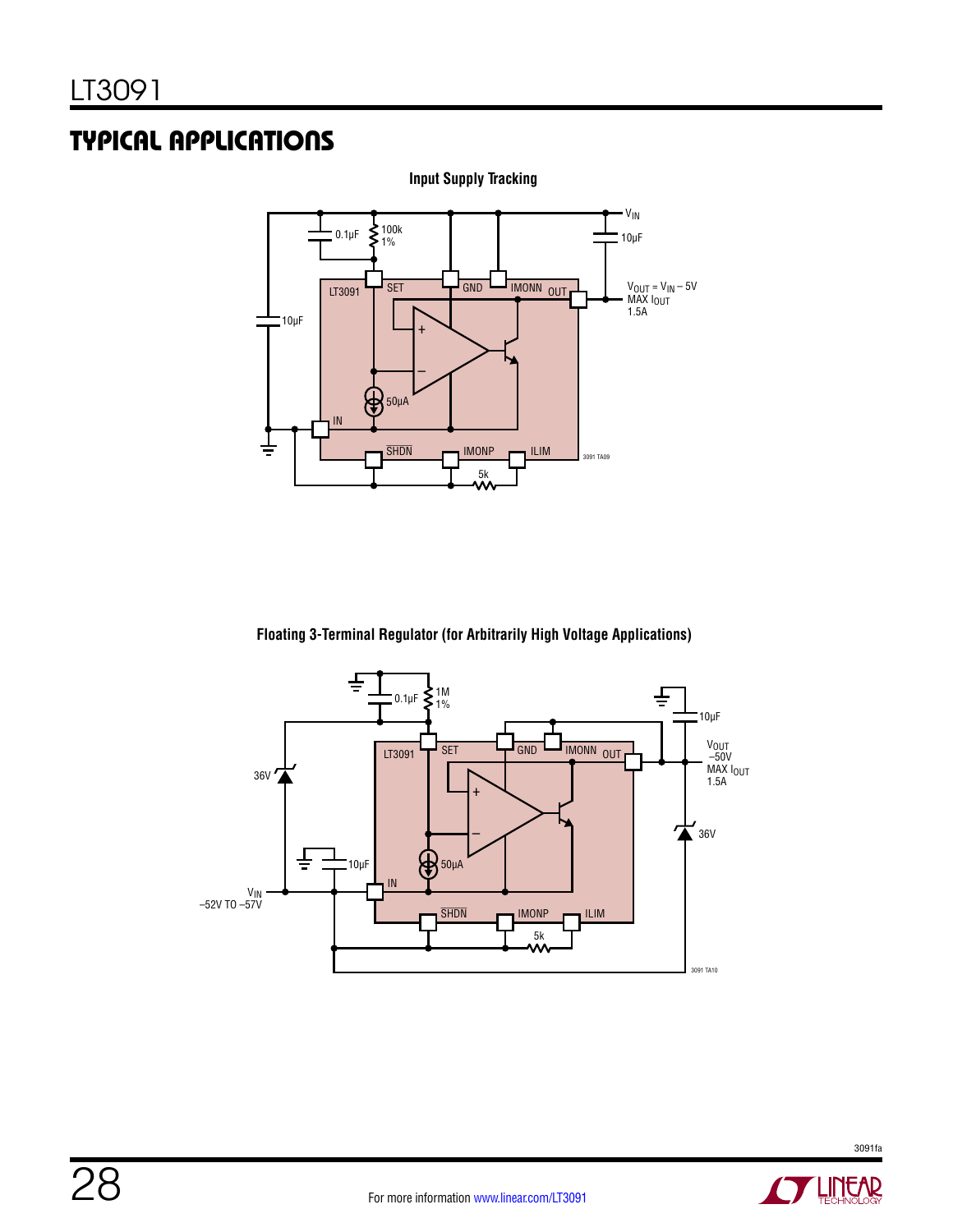**500mA LED Driver with Grounded LED Tab (Heatsink) 500mA LED Driver with Positive Supply**



#### **Low Noise Single Inductor Positive-to-Negative Converter**



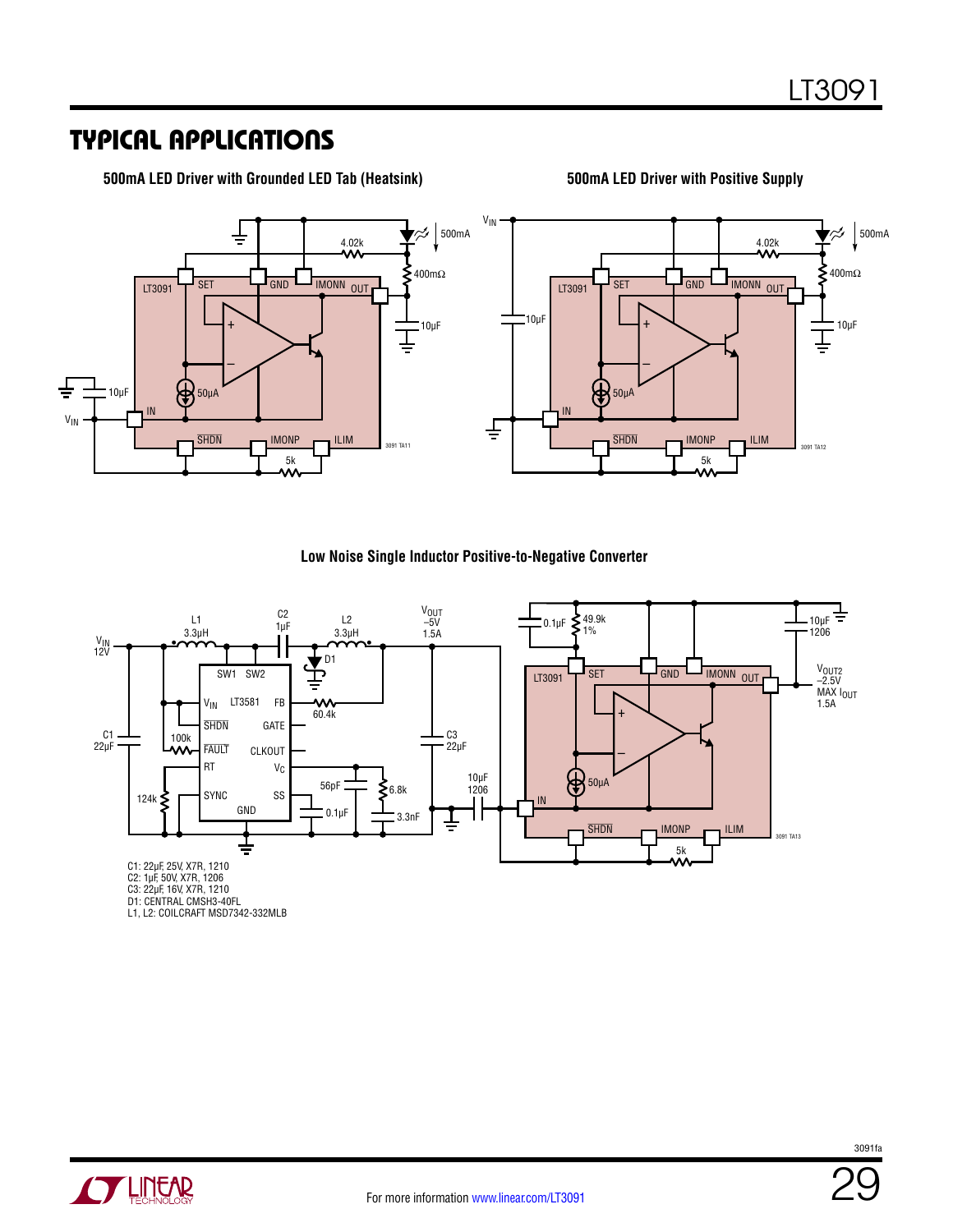**High Efficiency Low Noise Single Inductor Positive-to-Negative Converter with LDO Input-to-Output Control**



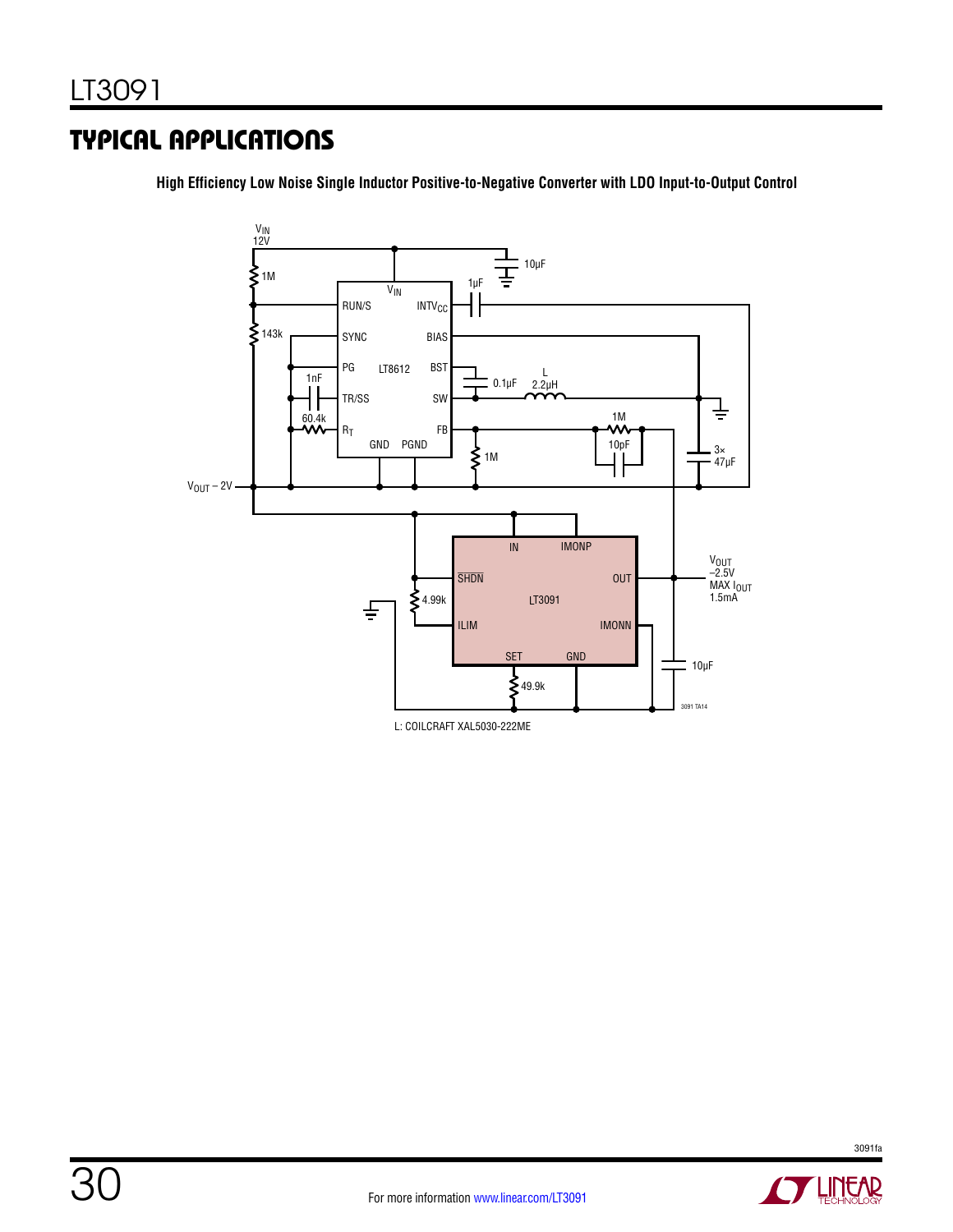#### **12V to ±3.3V Low Noise Power Supply**



C<sub>1</sub>, C<sub>2</sub>: 2.2μF, 50V, X7R, 1206<br>D1, D2: CENTRAL CMSH3-40FL

L1, L2: WÜRTH WE TDC 74489440047

L3, L4: WÜRTH WE TDC 74489440047

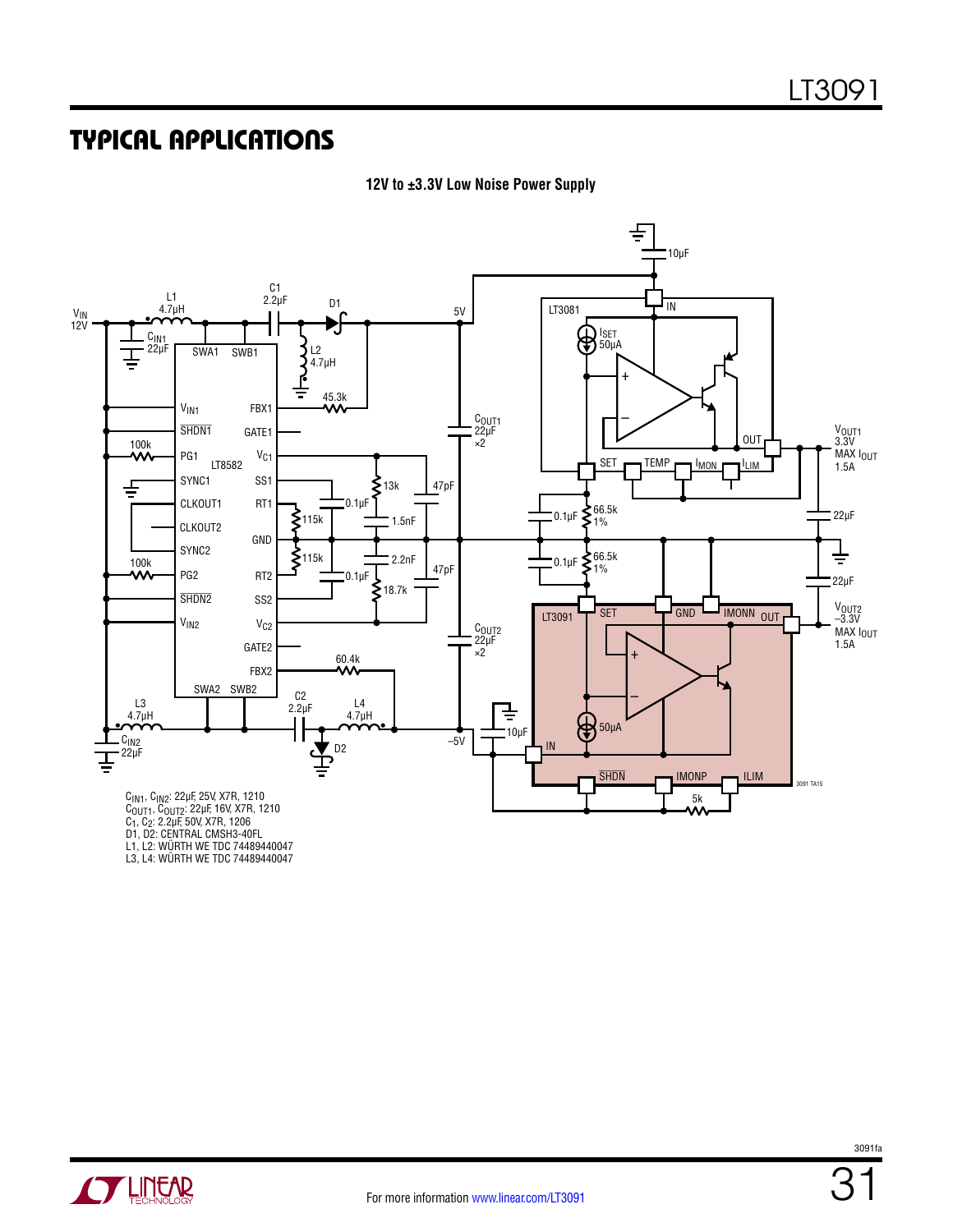





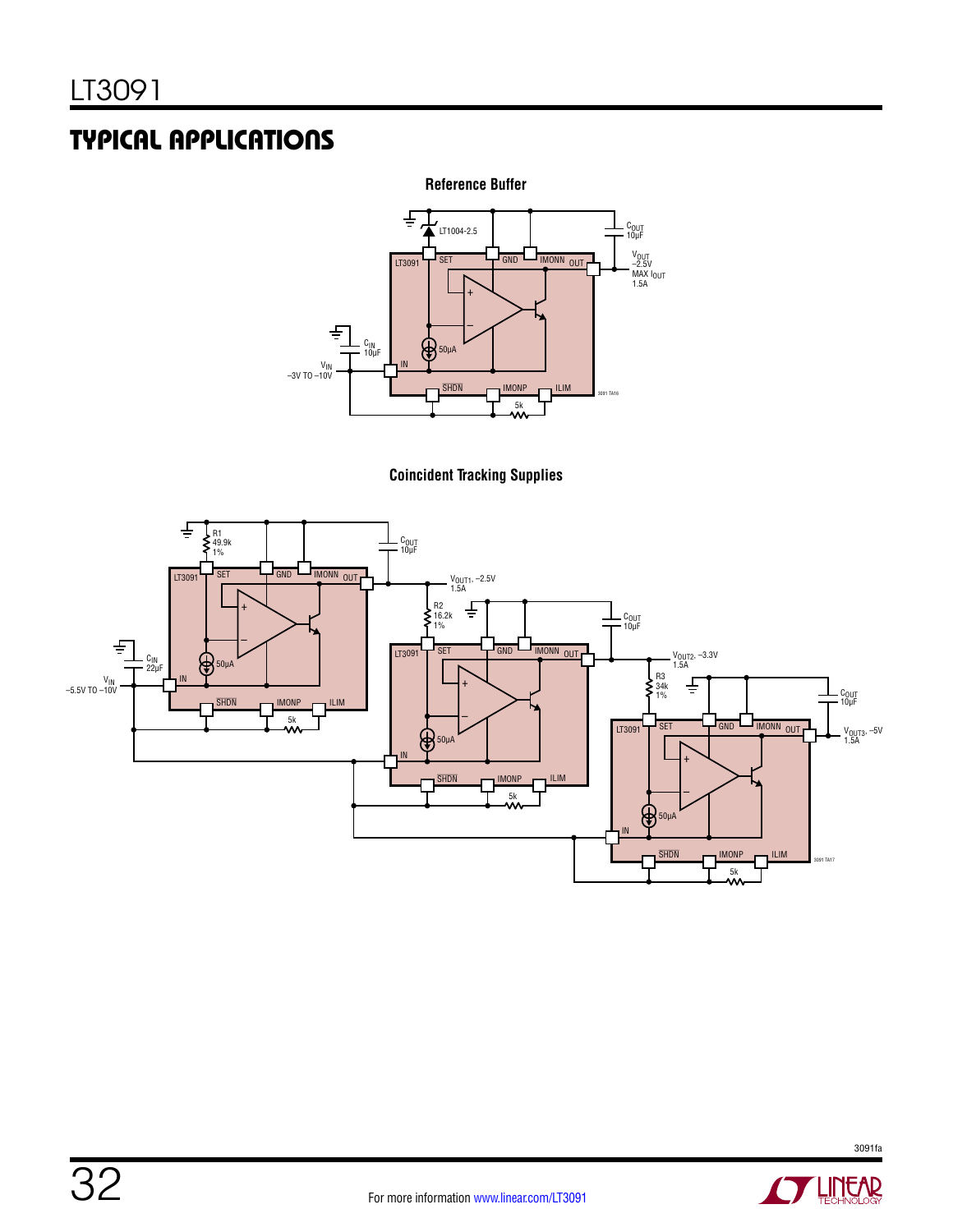

**Simple Cable Drop Compensation**

**Low Noise 4-Quadrant Power Supply**



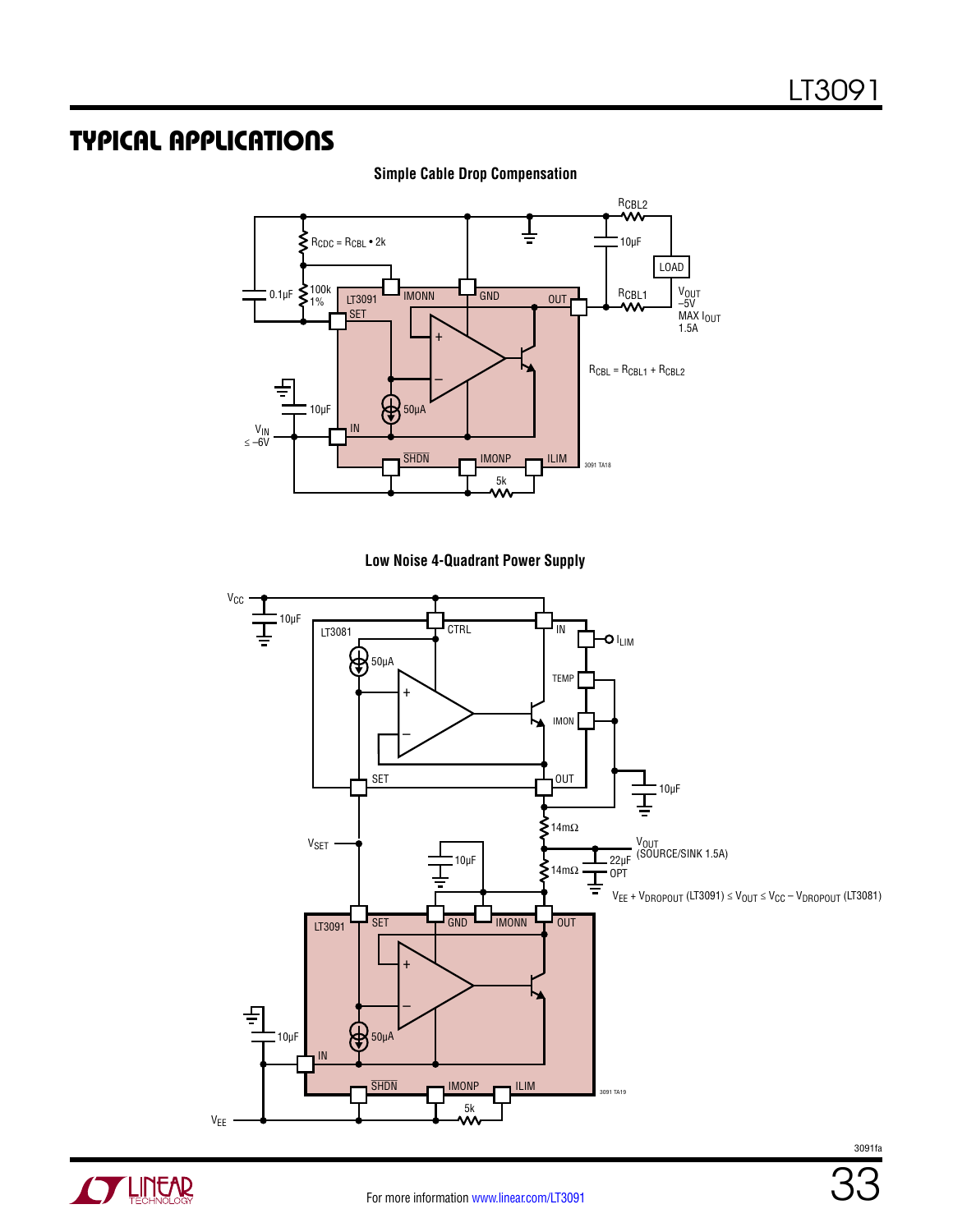#### **2-Terminal Current Source**



**Positive Output Current Monitor**



**Negative Output Current Monitor**



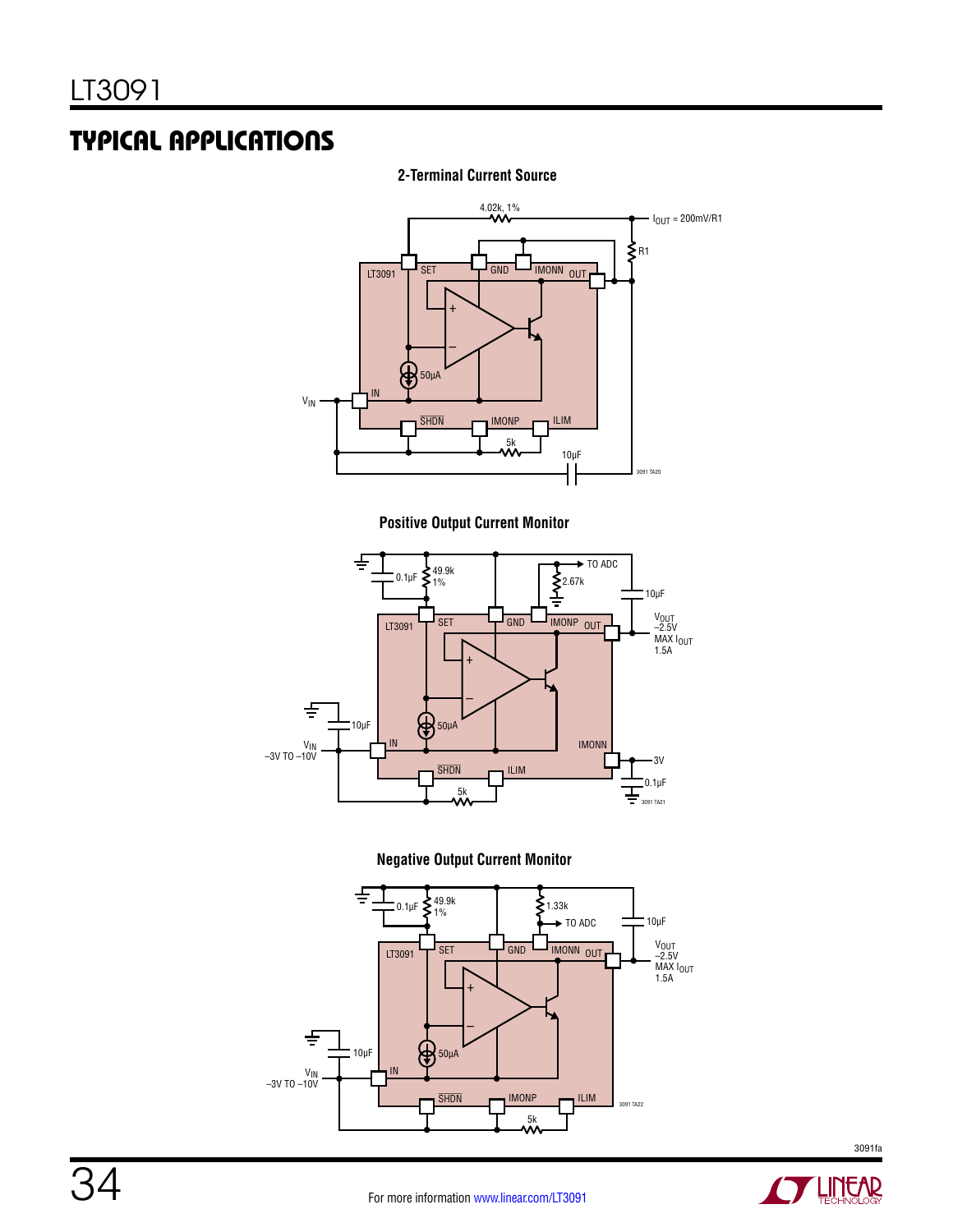**Please refer to <http://www.linear.com/product/LT3091#packaging>for the most recent package drawings.**



**DE Package**

6. SHADED AREA IS ONLY A REFERENCE FOR PIN 1 LOCATION ON THE

TOP AND BOTTOM OF PACKAGE

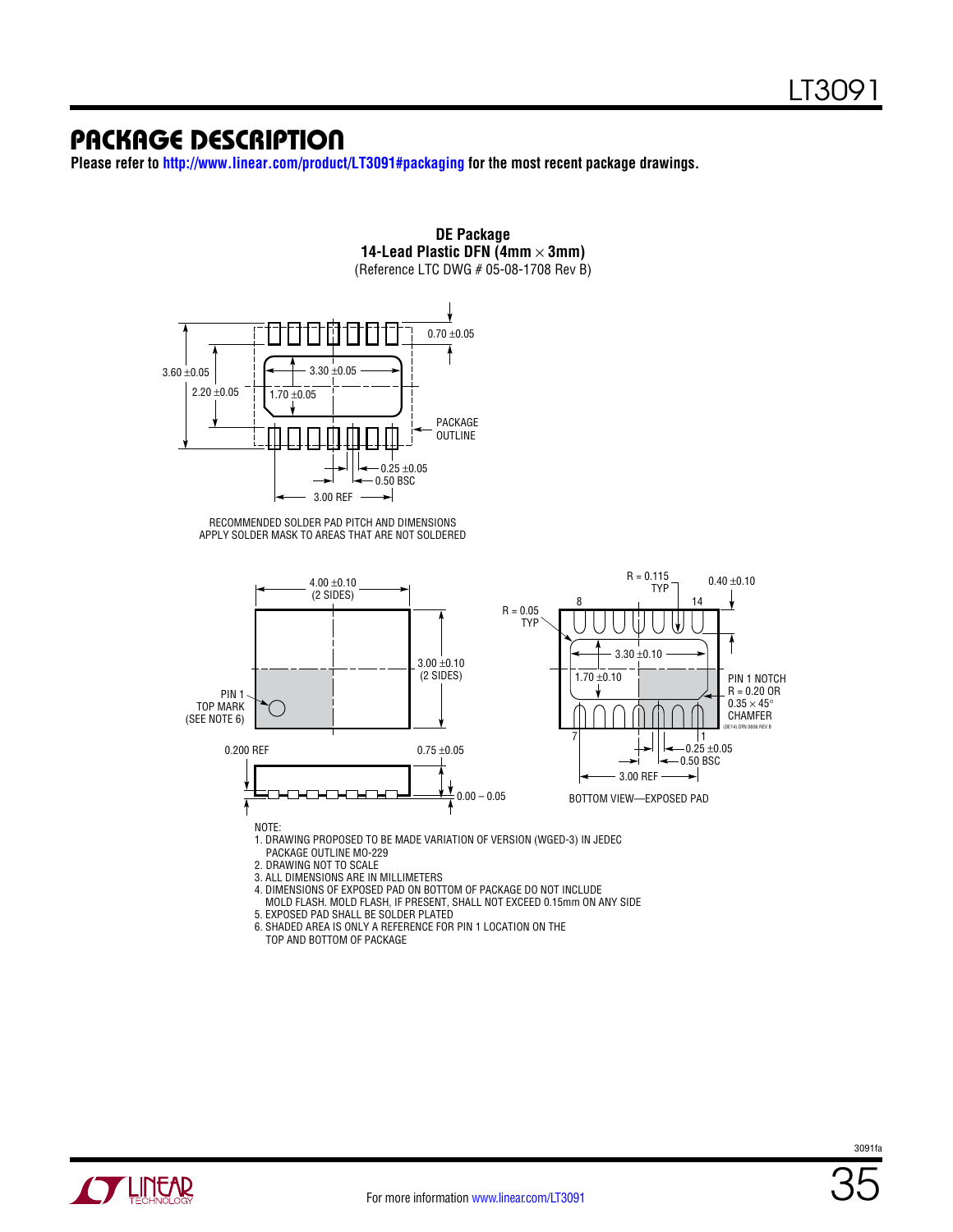**Please refer to <http://www.linear.com/product/LT3091#packaging>for the most recent package drawings.**



RECOMMENDED SOLDER PAD LAYOUT





 $4.90 - 5.10*$  $(193 - 0.201)$ 

**FE Package 16-Lead Plastic TSSOP (4.4mm)** (Reference LTC DWG # 05-08-1663 Rev K) **Exposed Pad Variation BC**

3.58

0.48  $(019)$ REF 0.51 (.020) REF

DETAIL B IS THE PART OF THE LEAD FRAME FEATURE FOR REFERENCE ONLY **NO MEASUREMENT PURPOSE**

#### NOTE:

- 1. CONTROLLING DIMENSION: MILLIMETERS
- MILLIMETERS 2. DIMENSIONS ARE IN WILLINGTER
- 3. DRAWING NOT TO SCALE
- 4. RECOMMENDED MINIMUM PCB METAL SIZE FOR EXPOSED PAD ATTACHMENT
- 5. BOTTOM EXPOSED PADDLE MAY HAVE METAL PROTRUSION IN THIS AREA. THIS REGION MUST BE FREE OF ANY EXPOSED TRACES OR VIAS ON PCB LAYOUT
- \*DIMENSIONS DO NOT INCLUDE MOLD FLASH. MOLD FLASH SHALL NOT EXCEED 0.150mm (.006") PER SIDE

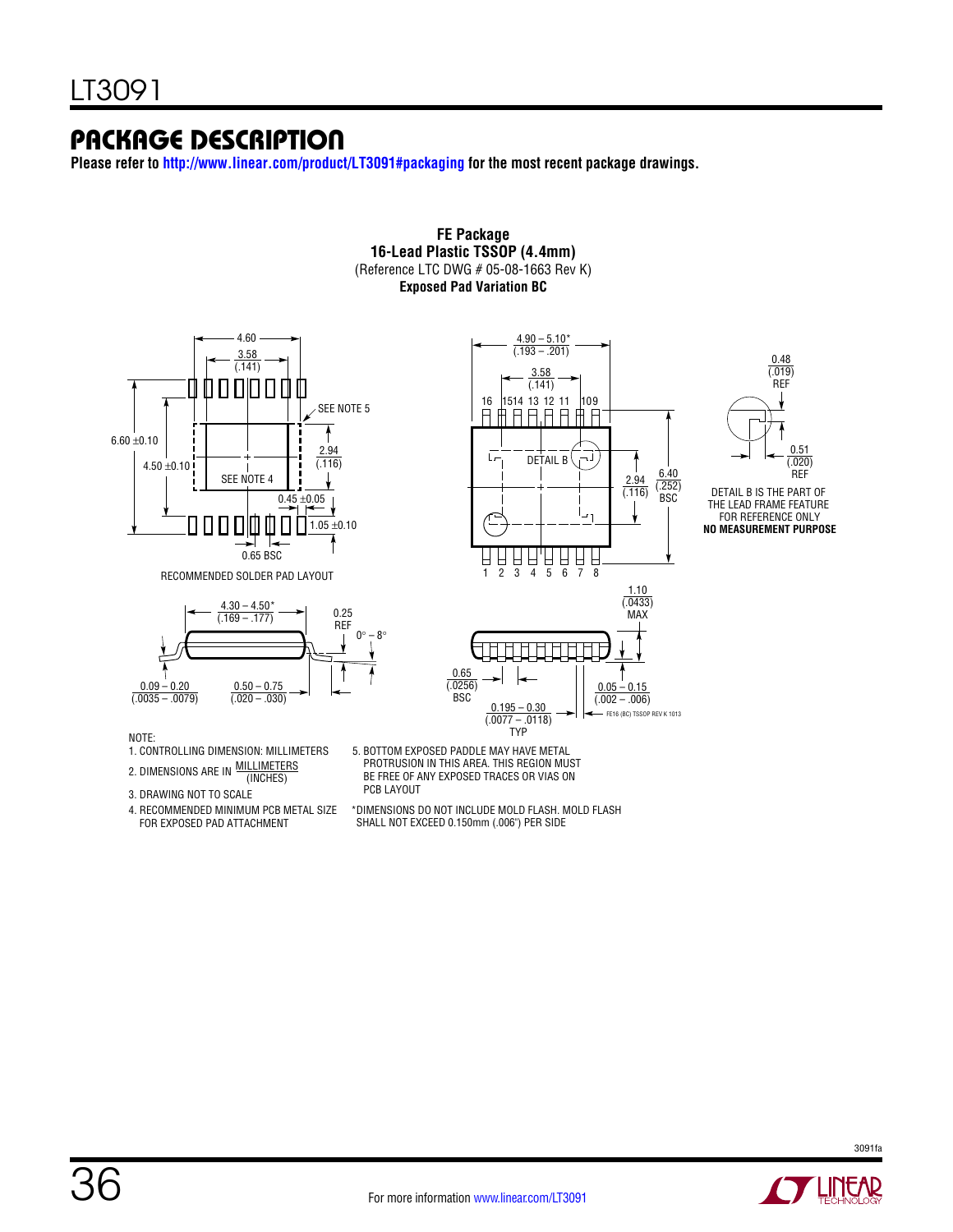**Please refer to <http://www.linear.com/product/LT3091#packaging>for the most recent package drawings.**



#### **R Package 7-Lead Plastic DD Pak** (Reference LTC DWG # 05-08-1462 Rev F)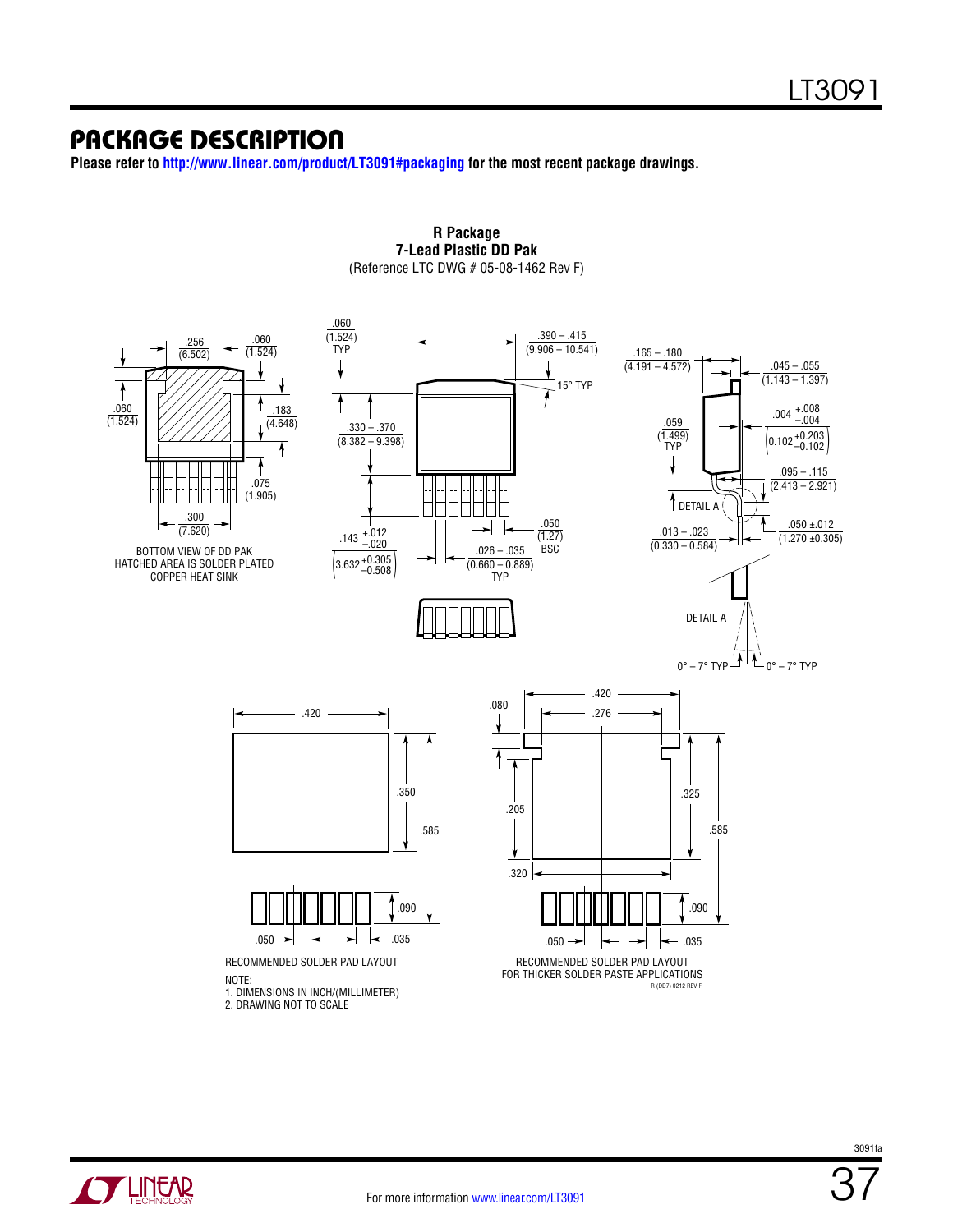**Please refer to <http://www.linear.com/product/LT3091#packaging>for the most recent package drawings.**

![](_page_37_Figure_3.jpeg)

**T7 Package 7-Lead Plastic TO-220 (Standard)**

![](_page_37_Picture_7.jpeg)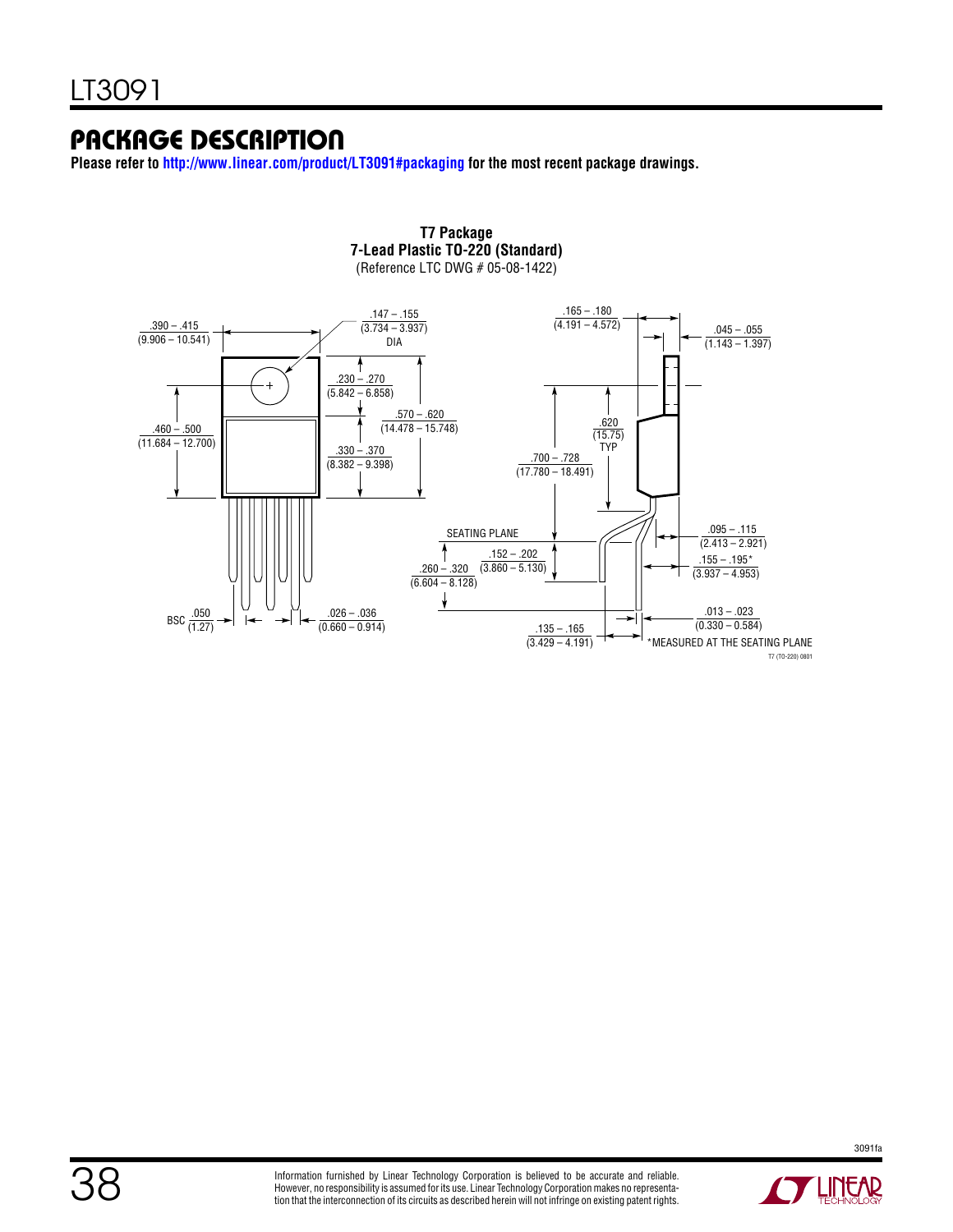### Revision History

| <b>REV</b> | DATE                                                                               | <b>DESCRIPTION</b> | <b>PAGE NUMBER</b> |
|------------|------------------------------------------------------------------------------------|--------------------|--------------------|
|            | 03/16<br>$_1$ Revised Output Offset Voltage $\mathrm{V_{OS}}$ conditions and specs |                    |                    |

| FCHNOLOGY |
|-----------|
|           |